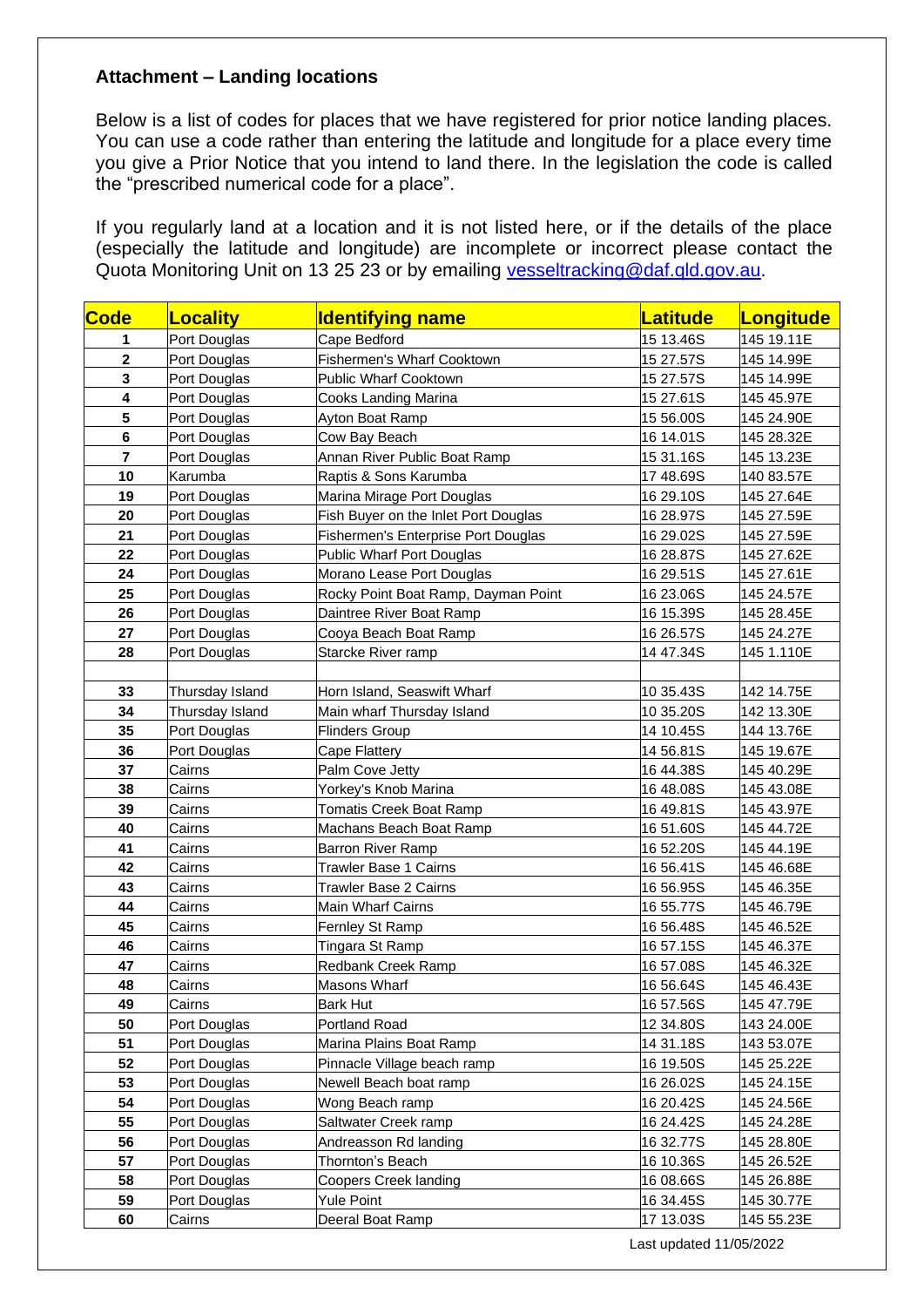| 61  | Cairns     | Deeral Wharf                                   | 17 13.11S | 145 55.44E |
|-----|------------|------------------------------------------------|-----------|------------|
| 62  | Cairns     | Bellender Ker Ramp                             | 17 16.34S | 145 56.92E |
| 63  | Cairns     | Joyce Creek Ramp                               | 17 21.69S | 146 02.07E |
| 70  | Cairns     | Innisfail Ramp and Wharf 1                     | 17 31.46S | 146 01.97E |
| 71  | Cairns     | Innisfail Ramp and Wharf 2                     | 17 31.41S | 146 01.95E |
| 72  | Cairns     | Innisfail Ramp and Wharf 3 Fish Depot          | 17 31.28S | 146 01.90E |
|     |            |                                                |           |            |
| 74  | Cairns     | Jodrell Street Pontoon (Innisfail)             | 17 31.49S | 146 02.38E |
|     |            |                                                | 16 60.78S |            |
| 75  | Cairns     | <b>Pretty Beach</b>                            |           | 145 53.12E |
| 80  | Cairns     | Cairns Airport                                 | 16 52.79S | 145 44.94E |
| 81  | Cairns     | Mareeba Airport                                | 17 04.35S | 145 25.76E |
| 90  | Cairns     | Flying Fish Point Ramp                         | 17 30.27S | 146 04.57E |
| 91  | Cairns     | Coconuts Ramp Flying Fish Point                | 17 30.44S | 146 03.75E |
| 92  | Cairns     | Mourilyan Wharf                                | 17 35.96S | 146 07.38E |
| 93  | Cairns     | Cowley Beach Boat Ramp                         | 1741.79S  | 146 06.73E |
| 94  | Cairns     | Kurrimine Boat Ramp 1                          | 17 46.54S | 146 06.56E |
| 95  | Cairns     | Maria Creek Boat Ramp (Kurrimine Beach)        | 1747.01S  | 146 05.49E |
| 96  | Cairns     | Mourilyan Harbour Boat Ramp                    | 17 35 98S | 146 07 23E |
|     |            | Beach Ramp near Christies fish shop (Kurrimine |           |            |
| 97  | Cairns     | Beach)                                         | 1746.77S  | 146 06.34E |
| 98  | Cairns     | <b>Trinity Park Boat Ramp</b>                  | 1679.67S  | 145 71.42E |
| 99  | Cairns     | Reed Rd Ramp, Bluewater Harbour                | 16 48.12S | 145 42.41E |
| 100 | Cairns     | <b>Edmonton Boat Ramp</b>                      | 16.59.58S | 145.45.52E |
| 101 | Cairns     | Kingdon Fisheries Wharf                        | 16 56.72S | 145 46.43E |
|     |            |                                                |           |            |
| 106 | Ingham     | Bingil Bay Wharf (North Mission Beach)         | 17 51.86S | 146 06.08E |
| 107 | Ingham     | Clump Point Ramp (North Mission Beach)         | 17 51.12S | 146 06.96E |
| 108 | Ingham     | South Mission Beach Ramp                       | 17 56.87S | 146 05.49E |
| 109 | Ingham     | Hull Heads Ramp and Wharf                      | 17 59.38S | 146 03.95E |
| 110 | Ingham     | Cardwell Ramp                                  | 18 15.41S | 146 01.25E |
| 111 | Ingham     | Cardwell Jetty                                 | 18 15.73S | 146 01.50E |
| 112 | Ingham     | Meunga Creek Ramp                              | 18 13.96S | 146 00.86E |
| 113 | Ingham     | Port Hinchinbrook                              | 18 16.77S | 146 02.67E |
| 114 | Ingham     | Lucinda service jetty                          | 18 31.38S | 146 19.05E |
| 115 | Ingham     | Carmoo Boat Ramp (Mission Beach)               | 17 57.50S | 146 03.64E |
| 116 | Ingham     | Jacky Jacky Boat Ramp (South Mission Beach)    | 17 56.96S | 146 04.99E |
| 117 | Ingham     | Tully Heads Ramp                               | 18 01.12S | 146 03.10E |
| 118 | Ingham     | Bluff Road Boat Ramp, Murray River             | 18 06.54S | 145 57.88E |
| 120 | Ingham     | Dungeness Commercial Wharf                     | 18 31.52S | 146 19.10E |
| 121 | Ingham     | Dungeness floating pontoon                     | 18 31.81S | 146 19.76E |
| 122 | Ingham     | Dungeness boat ramp                            | 18 31.88S | 146 19.52E |
| 123 | Ingham     | Taylor's Beach Boat Ramp                       | 18 37.48S | 146 19.04E |
| 135 | Ingham     | Great Palm Island Jetty                        | 1844.12S  | 146 34.55E |
| 136 | Ingham     | <b>Bedford Landing</b>                         | 18 04.25S | 145 59.64E |
| 137 | Ingham     | Girgentis Rd - Seymour River                   | 18 33.97S | 146 13.33E |
| 138 | Ingham     | Cassidy Creek                                  | 18 43.50S | 146 17.23E |
| 139 | Ingham     | Gentle Annie Creek                             | 18 33.34S | 146 18.18E |
| 140 | Ingham     | Mona Boat Ramp                                 | 18 33.05S | 146 17.02E |
| 141 | Ingham     | Fisher's Creek Boat Ramp                       | 18 27.27S | 146 09.02E |
| 144 | Ingham     | Palm Creek Landing                             | 18 48.12S | 146 16.29E |
| 145 | Ingham     | <b>Orient Creek</b>                            | 18 45.09S | 146 15.33E |
|     |            |                                                |           |            |
| 147 | Townsville | <b>Townsville Boating Precinct</b>             | 19.16.20S | 146.49.57E |
| 148 | Townsville | Bluewater Creek, Saunders Beach                | 19 09.41S | 146.35.94E |
| 149 | Townsville | <b>Breakwater Marina Townsville</b>            | 19 15.20S | 146 49.40E |
| 150 | Townsville | Ross River Marina Townsville                   | 19 16.50S | 146 49.74E |
| 151 |            | Harbour Side Cold Stores Townsville            |           |            |
|     | Townsville |                                                | 19 16.09S | 146 50.01E |
| 152 | Townsville | Port Authority Wharf Townsville                | 19 16.42S | 146 49.91E |
| 153 | Townsville | Ross Haven Marine Townsville                   | 19 16.46S | 146 49.85E |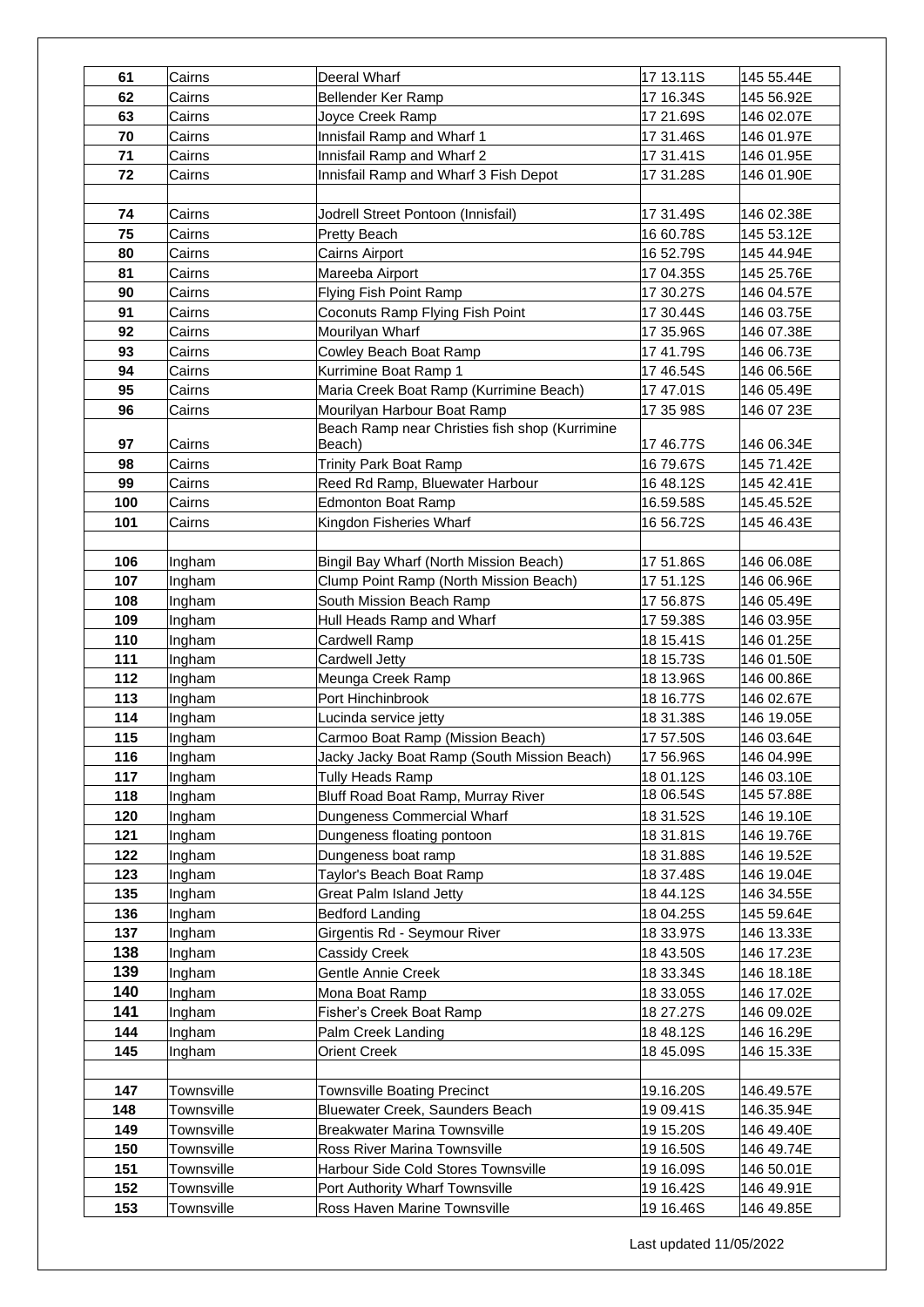| 154 | Townsville   | All Rig Wharf Townsville                 | 19 16.37S | 146 49.93E |
|-----|--------------|------------------------------------------|-----------|------------|
| 155 | Townsville   | <b>Harbour Board Wharf Townsville</b>    | 19 15.50S | 146 49.32E |
| 156 | Townsville   | National Parks Boat Ramp                 | 19 16.83S | 146 49.54E |
| 157 | Townsville   | Bundy Creek Boat Ramp                    | 19 16.45S | 146 49.86E |
| 158 | Townsville   | Coastguard Boat Ramp Townsville          | 19 15.21S | 146 49.61E |
| 159 | Townsville   | Townsville Harbour                       | 19 15.11S | 146 49.35E |
| 160 | Townsville   | Palleranda Boat Ramp                     | 19 11.84S | 146 46.46E |
| 161 | Townsville   | Rollingstone Creek Boat Ramp             | 19 00.60S | 146 24.28E |
| 162 | Townsville   | Crystal Creek Boat Ramp                  | 18 55.73S | 146 19.15E |
| 163 | Townsville   | Townsville Motorboat & Yacht Club        | 19 15.61S | 146 49.25E |
| 164 | Townsville   | Barramundi Creek                         | 19 28.70S | 147 09.00E |
| 165 | Townsville   | Bowle Road, Boat Ramp                    | 19 11.97S | 146 42.05E |
| 166 | Townsville   | Barratta Creek Boat Ramp (Jerona)        | 19 26.92S | 147 14.44E |
| 167 | Townsville   | Cromarty's Boat Ramp (Giru)              | 19 28.17S | 147 05.85E |
| 168 | Townsville   | Saunders Creek Boat Ramp                 | 19 09.01S | 146 35.97E |
| 169 | Townsville   | Secco's Creek                            | 19.25.51S | 147 27.08E |
| 178 | Townsville   | Alva Creek landing (Ayr)                 | 19 27.92S | 147 28.39E |
| 179 | Townsville   | Burdekin River Hell Hole Boat Ramp (Ayr) | 19.37.32S | 147 33.94E |
| 180 | Townsville   | Ocean Creek Landing (Ayr)                | 19 31.01S | 147 30.06E |
| 181 | Townsville   | Plantation Creek Boat Ramp (Ayr)         | 19 32.17S | 147 30.79E |
| 182 | Townsville   | Alva Beach (Ayr)                         | 19 43.54S | 147 47.45E |
| 183 | Townsville   | Phillips Landing Anabranch Road (Ayr)    | 19 35.20S | 147 32.90E |
| 184 | Townsville   | Groper Creek, Hinkson Esplanade (Ayr)    | 1941.51S  | 147 31.91E |
| 185 | Townsville   | Wallace's Landing, Peak Road (Ayr)       | 1944.16S  | 147 33.38E |
| 186 | Townsville   | Doughboy Boat Ramp, Cungulla             | 19 24.40S | 147 06.59E |
| 187 | Townsville   | Prior's Ramp, Burdekin River             | 19 39.34S | 147 32.13E |
| 188 | Townsville   | Horseshoe Bay Waterfront Boat Ramp       | 19.07.02S | 146.51.37E |
| 189 | Townsville   | Rocky Ponds Boat Ramp                    | 1949.03S  | 147 39.57E |
|     |              |                                          |           |            |
| 190 | Airlie Beach | Molongle Creek Ramp (Bowen)              | 19 50.00S | 147 42.00E |
| 191 | Airlie Beach | Gray's Bay Ramp (Bowen)                  | 1958.93S  | 148 15.47E |
| 192 | Airlie Beach | Arabon Seafoods Bowen                    | 20 00.91S | 148 15.29E |
| 193 | Airlie Beach | Bowen Fisherman & Seafoods               | 20 00.99S | 148 15.34E |
| 194 | Airlie Beach | Pioneer Seafood's Bowen                  | 20 01.03S | 148 15.42E |
| 195 | Airlie Beach | Bowen Harbour Ramp                       | 20 01.03S | 148 15.27E |
| 196 | Airlie Beach | Sunset Beach near Bowen                  | 20 06.71S | 148 26.71E |
| 197 | Airlie Beach | Gloucester Passage (Bowen)               | 20 03.82S | 148 26.93E |
| 198 | Airlie Beach | Midge Point boat ramp                    | 20 37.57S | 148 43.37E |
| 208 | Airlie Beach | Midge Point Beach                        | 20 38.98S | 148 43.38E |
| 209 | Airlie Beach | Hayman Island Boat Ramp                  | 20 03.66S | 148 52.86E |
| 210 | Airlie Beach | Pedro's Landing                          | 20 16.02S | 148 44.10E |
| 211 | Airlie Beach | Hamilton Island Marina                   | 20 20.84S | 148 56.95E |
| 212 | Airlie Beach | Day Dream Island                         | 20 15.27S | 148 48.90E |
| 214 | Airlie Beach | Shute Harbour Boat Ramp                  | 20 17.60S | 148 47.12E |
| 216 | Airlie Beach | Port of Airlie                           | 20 16.23S | 148 43.47E |
| 217 | Airlie Beach | Abell Point Marina Boat Ramp             | 20 15.98S | 148.42.74E |
| 218 | Airlie Beach | Wilson Beach Boat Ramp                   | 20 28.41S | 148 43.52E |
| 219 | Airlie Beach | Muddy Bay Boat Ramp                      | 20 16.41S | 148 43.54E |
| 220 | Airlie Beach | Laguna Quays Jetty                       | 20 36.22S | 148 40.83E |
| 221 | Airlie Beach | Dingo Beach Boat Ramp                    | 20 05.42S | 148 29.92E |
| 222 | Airlie Beach | Whisper Bay Boat Ramp                    | 20 16.25S | 148 42.23E |
| 223 | Airlie Beach | Thompson Creek Boat Ramp                 | 20 32.82S | 148 40.01E |
| 224 | Airlie Beach | Proserpine River Boat Ramp               | 20 27.11S | 148 41.98E |
| 227 | Airlie Beach | Brisk Bay, Bowen                         | 20 06.31S | 148 17.49E |
| 228 | Airlie Beach | Adelaide Creek, Bowen                    | 20 08.46S | 148 19.90E |
| 229 | Airlie Beach | <b>Billies Creek, Bowen</b>              | 20 11.81S | 148 24.79E |
| 230 | Airlie Beach | Don River Boat Ramp                      | 19 58.04S | 148 13.54E |
| 237 | Mackay       | <b>Waverley Creek Boat Ramp</b>          | 22 22.47S | 149 34.55E |
| 238 | Mackay       | Victor Creek ramp                        | 20 53.77S | 148 56.03E |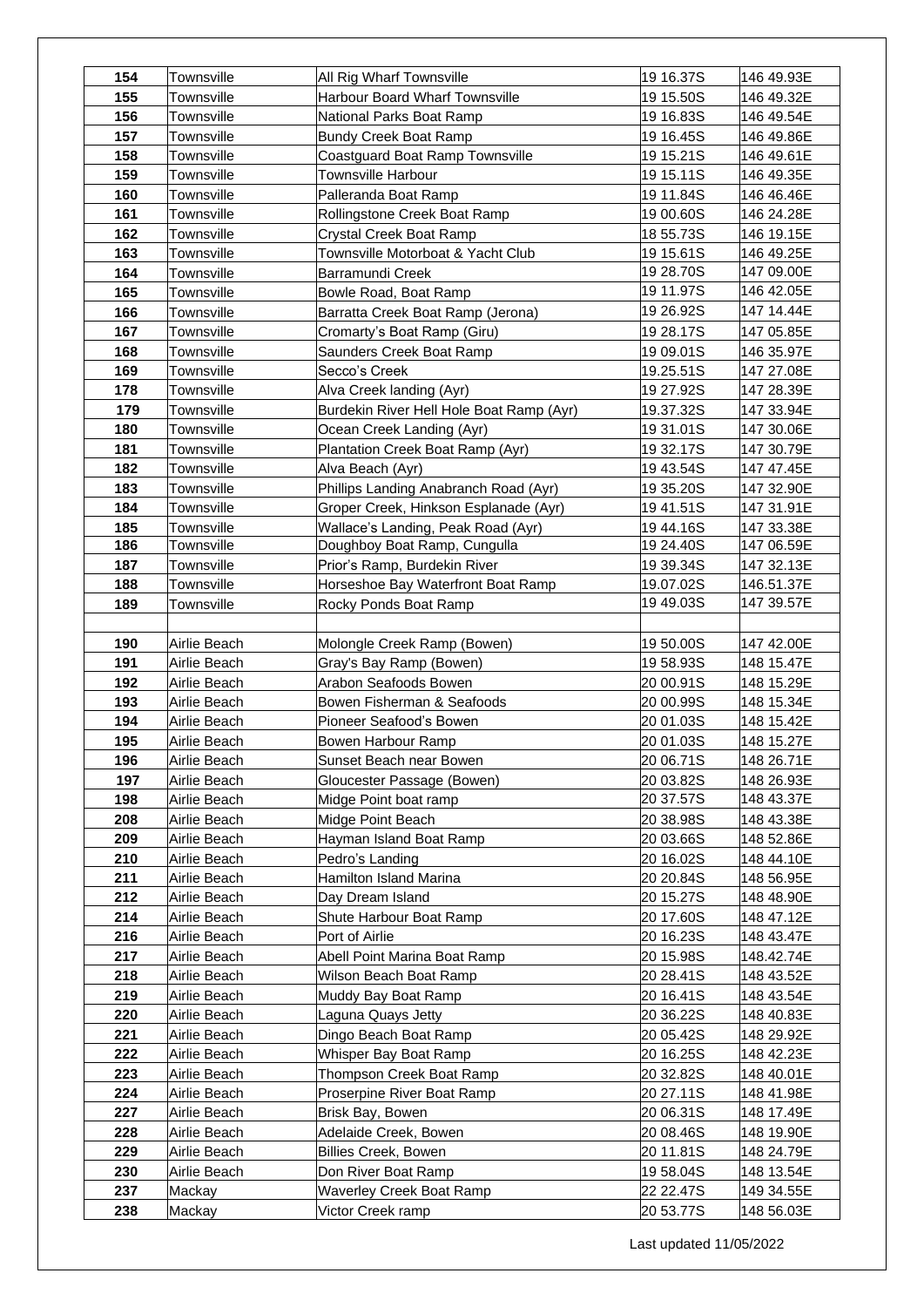| 239 | Mackay  | Seaforth Creek Boat ramp                     | 20 54.23S | 148 58.97E |
|-----|---------|----------------------------------------------|-----------|------------|
| 241 | Mackay  | Pioneer River ramp & jetty                   | 21 08.48S | 149 11.40E |
| 242 | Mackay  | Eimeo Creek (Bucasia)                        | 21 02.37S | 149 10.30E |
| 243 | Mackay  | Mackay Marina                                | 21 06.25S | 149 13.54E |
| 244 | Mackay  | <b>River St Jetty</b>                        | 21 08.49S | 149 11.74E |
| 245 | Mackay  | Freshwater Point (Beach Access)              | 21 25.40S | 149 19.40E |
| 246 | Mackay  | Hay Point Tug Harbour Boat Ramp              | 21 17.62S | 149 17.18E |
| 247 | Mackay  | Sarina Inlet Boat Ramp                       | 21 23.70S | 149 18.71E |
| 248 | Mackay  | Armstrong Beach Boat Ramp                    | 21 27.46S | 149 17.49E |
| 249 | Mackay  | Hodges Park, Hodges Road, Shoal Point        | 21 00.11S | 149 08.49E |
| 250 | Mackay  | Glendower Point                              | 21 29.79S | 149 23.62E |
| 251 | Mackay  | Hidden Valley Boat Ramp                      | 20 55.45S | 149 02.34E |
| 258 | Mackay  | Cape Beach                                   | 21 38.05S | 149 26.37E |
| 259 | Mackay  | Notch Point Beach Landing                    | 21 42.65S | 149 28.02E |
| 260 | Mackay  | Grasstree Beach Ramp                         | 21 22.40S | 149 18.21E |
| 261 | Mackay  | Bund Creek Boat Ramp                         | 22 22.48S | 149 34.55E |
| 262 | Mackay  | <b>Clairview Boat Ramp</b>                   | 22 07.18S | 149 32.17E |
| 263 | Mackay  | Rocky Dam Creek Boat Ramp, Sarina            | 21 32.91S | 149 18.01E |
| 264 | Mackay  | St Lawrence Creek Ramp                       | 22 20.52S | 149 31.44E |
| 265 | Mackay  | <b>Charon Point National Park</b>            | 22 23.06S | 149 48.38E |
| 266 | Mackay  | Camilla Creek Ramp                           | 21 54.61S | 149 27.75E |
| 267 | Mackay  | Cape Palmerston Camp Creek                   | 21 33.26S | 149 27.43E |
| 268 | Mackay  | Green Hill Beach Boat Ramp                   | 21 40.65S | 149 27.15E |
| 700 | Mackay  | St Helens Beach Boat Ramp                    | 20 49.63S | 148 50.14E |
| 701 | Mackay  | Murray Creek Boat Ramp                       | 20 54.35S | 148 50.42E |
| 702 | Mackay  | Cape Hillsborough Beach                      | 20 55.42S | 149 02.91E |
| 703 | Mackay  | Landing Creek Boat Ramp                      | 20 57.25S | 149 00.84E |
| 704 | Mackay  | Constant Creek Boat Ramp                     | 21 00.59S | 148 59.86E |
| 705 | Mackay  | McCreadys Creek Boat Ramp                    | 21 04.45S | 149 11.60E |
| 706 | Mackay  | Dunrock Boat Ramp Sandy Creek                | 21 16.38S | 149 11.03E |
| 707 | Mackay  | West Hill Beach Landing                      | 21 49.89S | 149 27.30E |
| 708 | Mackay  | West Hill Creek Upstream Boat Ramp           | 21 49.79S | 149 25.45E |
| 709 | Mackay  | Campwin Beach Ramp                           | 21 22.46S | 149 18.75E |
| 710 | Mackay  | Greenhill Creek                              | 21 41.18S | 149 26.59E |
|     |         |                                              |           |            |
|     |         |                                              |           |            |
| 269 | Yeppoon | Stanage Bay ramp                             | 22 08.44S | 150 01.81E |
| 270 | Yeppoon | Hawk's Jetty Yeppoon                         | 23 08.19S | 150 45.01E |
| 271 | Yeppoon | Vanderheiden's Jetty Yeppoon                 | 23 08.19S | 150 44.98E |
| 272 | Yeppoon | Healy's Jetty Yeppoon                        | 23 08.19S | 150 44.95E |
| 273 | Yeppoon | Schulz's Jetty Yeppoon                       | 23 08.20S | 150 45.02E |
| 274 | Yeppoon | Fig Tree Creek Ramp                          | 23 08.22S | 150 45.01E |
| 275 | Yeppoon | Svendsen's Jetty Yeppoon                     | 23 08.26S | 150 45.10E |
| 276 | Yeppoon | Dellow's Jetty Yeppoon                       | 23 08.30S | 150 45.12E |
| 277 | Yeppoon | Svendsen's Beach (Great Keppel Island)       | 23 09 62S | 150 57.53E |
| 278 | Yeppoon | Rosslyn Bay Fish Market                      | 23 09.68S | 150 47.40E |
| 279 | Yeppoon | Mandarin Trawlers Yeppoon                    | 23 09.71S | 150 47.40E |
| 280 | Yeppoon | Rosslyn Bay Ramp No. 1                       | 23 09.84S | 150 47.33E |
| 281 | Yeppoon | Rosslyn Bay Ramp No. 2                       | 23 09.84S | 150 47.28E |
| 282 | Yeppoon | Fishermen's Beach (Great Keppel Island)      | 23 10 94S | 150 56.14E |
| 283 | Yeppoon | Inslay's Jetty                               | 23 08 20S | 150 44 87E |
| 284 | Yeppoon | Keppel Bay Marina (first arm)                | 23 09.57S | 150 47.18E |
| 285 | Yeppoon | Cooroomans Creek Boat Ramp                   | 23 17.58S | 150 46.08E |
|     |         |                                              |           |            |
| 287 | Yeppoon | Kelly's Landing, Corio Bay                   | 22 54.86S | 150 43.92E |
| 300 | Yeppoon | Emu Park Boat Ramp                           | 23 15.29S | 150 49.71E |
| 301 | Yeppoon | Boat Ramp Keppel Sands                       | 23 19.60S | 150 47.58E |
| 302 | Yeppoon | Joskeleigh Beach                             | 23 21.40S | 150 47.40E |
| 303 | Yeppoon | Corbett's Landing Boat Ramp-Water Park Creek | 22 53.15S | 150.43.18E |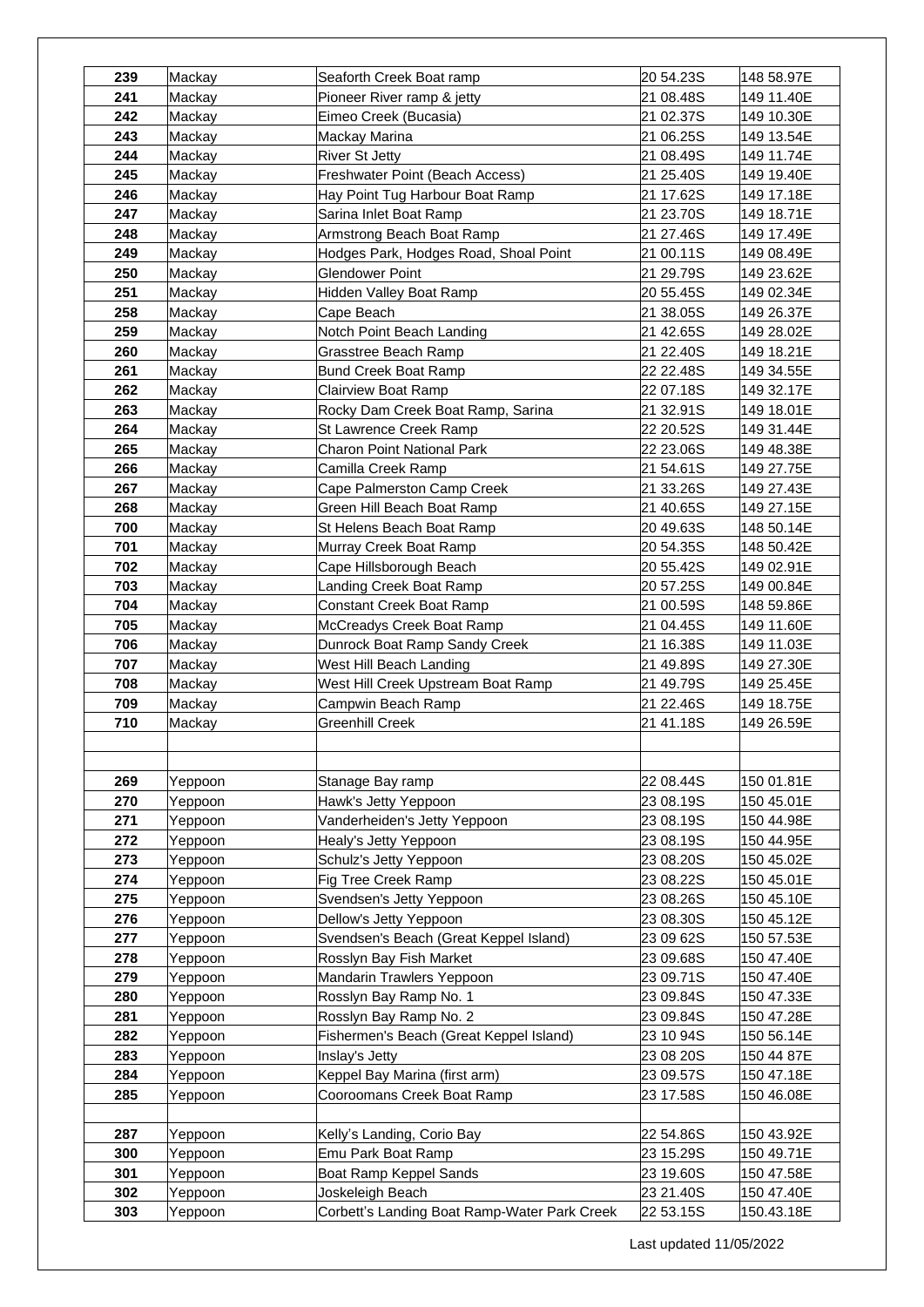| 304        | Yeppoon                       | Northside boat ramp, Fitzroy River                       | 23 22.82S              | 150.31.23E               |
|------------|-------------------------------|----------------------------------------------------------|------------------------|--------------------------|
| 305        | Yeppoon                       | Fitzroy Motor Boat Club                                  | 22 23.04S              | 150 31.19E               |
| 313        | Gladstone                     | Foreshore Boat Ramp                                      | 24 02.44S              | 151 29.49E               |
| 314        | Gladstone                     | Otto's Landing                                           | 24 07.78S              | 151 33.83E               |
| 315        | Yeppoon                       | South Rockhampton Boat Ramp                              | 23 23.05S              | 150 31.14E               |
| 316        | Yeppoon                       | Moran Boat Ramp, Thompson Point                          | 23 30.10S              | 150 46.12E               |
| 317        | Yeppoon                       | Thompson Point Boat Ramp (Rockhampton)                   | 23 28.46S              | 150 44.42E               |
| 318        | Yeppoon                       | Nerimbera Boat Ramp (Rockhampton)                        | 23 25.67S              | 150 35.84E               |
| 319        | Yeppoon                       | Port Alma Boat Ramp (Rockhampton)                        | 23 35.13S              | 150 51.71E               |
| 320        | Gladstone                     | <b>Commercial Floating Pontoon Gladstone</b>             | 23 49.92S              | 151 14.45E               |
| 322        | Gladstone                     | Urangan Fisheries Wharf Gladstone                        | 23 49.86S              | 151 14.41E               |
| 323        | Gladstone                     | <b>Trawler Wharf Gladstone</b>                           | 23 49.80S              | 151 14.48E               |
| 324        | Gladstone                     | Processor Boat Ramp Gladstone                            | 23 49.83S              | 151 14.41E               |
| 325        | Gladstone                     | <b>Pilot Wharf Gladstone</b>                             | 23 50.33S              | 151 15.04E               |
| 326        | Gladstone                     | <b>Gladstone Fish Market</b>                             | 23 50.34S              | 151 14.97E               |
| 327        | Gladstone                     | South Trees Boat Ramp                                    | 23 56.83S              | 151 17.19E               |
| 328        | Bundaberg                     | Round Hill Creek Ramp (Town of 1770)                     | 24 10.34S              | 151 52.95E               |
| 329        | Gladstone                     | Bray Park Boat Ramp                                      | 25 56.52S              | 151 21.22E               |
| 331        | Gladstone                     | Pancake Creek Boat Ramp                                  | 24 05 89S              | 151 43 05E               |
| 332        | Gladstone                     | Hancock Street Turkey Beach                              | 24 04.48S              | 151 39.17E               |
| 333        | Gladstone                     | Calliope River Boat Ramp                                 | 23 50.80S              | 151 12.78E               |
| 334        | Gladstone                     | Phillipie's Landing                                      | 23 44.42S              | 151 07.41E               |
| 335        | Gladstone                     | Ramsay's Crossing                                        | 23 38.30S              | 151 04.09E               |
| 336        | Gladstone                     | Cawarral Creek Boat Ramp                                 | 23 17.97S              | 150 46.14E               |
| 338        | Gladstone                     | Gladstone VMR Ramp                                       | 23 49.72S              | 151 14.40E               |
| 339        | Gladstone                     | Benaraby Bridge, Boyne River                             | 24 00.99S              | 151 20.24E               |
| 340        | Gladstone                     | Hummock Hill Causeway                                    | 24 02.27S              | 151 29.33E               |
| 341        | Gladstone                     | Foreshores                                               | 24 05.51S              | 151 29.07E               |
| 342        | Gladstone                     | Morgan Street Boat Ramp                                  | 23 50.20S              | 151 14.55E               |
| 343        | Gladstone                     | Gladstone Yacht Club                                     | 23 50.19S              | 151 15.07E               |
| 344        | Gladstone                     | Seven Mile Creek                                         | 24 07.48S              | 151 33.49E               |
| 345        | Yeppoon                       | Fishing Creek Road Boat Ramp                             | 23 00.34S              | 150 45.23E               |
| 346        | Bundaberg                     | Deepwater Creek Mud Boat Ramp                            | 24 23.08S              | 151 57.96E               |
| 347        | Bundaberg                     | <b>Riverview Dirt Ramp</b>                               | 24 55.92S              | 152 28.22E               |
| 348        | Bundaberg                     | Bischoff's Road Landing                                  | 24 27.62S              | 151 51.69E               |
| 349        | Bundaberg                     | <b>Walkers Crossing Landing</b>                          | 24 33.48S              | 151 54.25E               |
| 350        | Bundaberg                     | Winfield Boat Ramp Bundaberg                             | 24 31.92S              | 152 01.63E               |
| 351        | Bundaberg                     | <b>Burnett Heads ramp</b>                                | 24 45.52S              | 152 24.07E               |
| 352<br>353 | <b>Bundaberg</b>              | <b>Burnett Heads wharf</b><br>Burnett Heads marina wharf | 24 45.53S<br>24 45.58S | 152 24.08E               |
| 354        | <b>Bundaberg</b><br>Bundaberg | Oceaneer Marine Bundaberg                                | 24 45.77S              | 152 24.06E<br>152 23.12E |
| 355        | Bundaberg                     | Ocean Pacific wharf Bundaberg                            | 24 45.74S              | 152 23.17E               |
| 356        | Bundaberg                     | Bargara Beach Boat Ramp                                  | 24 48.91S              | 152 27.92E               |
| 357        | Bundaberg                     | Cold Stores Wharf Bundaberg                              | 24 51.53S              | 152 21.78E               |
| 358        | Bundaberg                     | Fishmac Wharf Bundaberg                                  | 24 51.76S              | 152 21.51E               |
| 359        | Bundaberg                     | Midtown Marina Wharf Bundaberg                           | 24 51.80S              | 152 21.15E               |
| 360        | Bundaberg                     | Unloading Pontoon Bundaberg                              | 24 51.53S              | 152 21.78E               |
| 361        | Bundaberg                     | Riverview Boat Ramp Bundaberg                            | 24 55.77S              | 152 28.47E               |
| 362        | <b>Bundaberg</b>              | Burnett Head Fish Mac                                    | 24 45.84S              | 152 23.07E               |
| 363        | <b>Bundaberg</b>              | Miara Boat Ramp                                          | 24 19.20S              | 152 06.60E               |
| 364        | Bundaberg                     | Coral Coast Mariculture / Australian Fisheries           | 24 45.78S              | 152 23.04E               |
| 365        | Bundaberg                     | Avondale Boat Ramp (Dead Horse) Bundaberg                | 24.42.15S              | 152 10.42E               |
| 366        | Bundaberg                     | Lions Park Boat Ramp                                     | 24 51.76S              | 152 20.73E               |
| 367        | Bundaberg                     | Ocean Fisheries Worldwide                                | 24 51.70S              | 152 21.52E               |
| 368        | <b>Bundaberg</b>              | Fairymead Boat Ramp                                      | 24 48.33S              | 152 21.47E               |
| 370        | <b>Bundaberg</b>              | Booyan Public Boat Ramp                                  | 24 42.32S              | 152 11.33E               |
| 371        | Hervey Bay                    | Powerhouse Road Boat Ramp                                | 25 19.35S              | 152 34.88E               |
| 372        | Bundaberg                     | Walker's Point Boat Ramp (Burrum River)                  | 25 10.29S              | 152 35.32E               |
| 373        | Bundaberg                     | Ferry Road Boat Ramp (West bank)                         | 24 30.48S              | 151 55.58E               |
|            |                               |                                                          |                        |                          |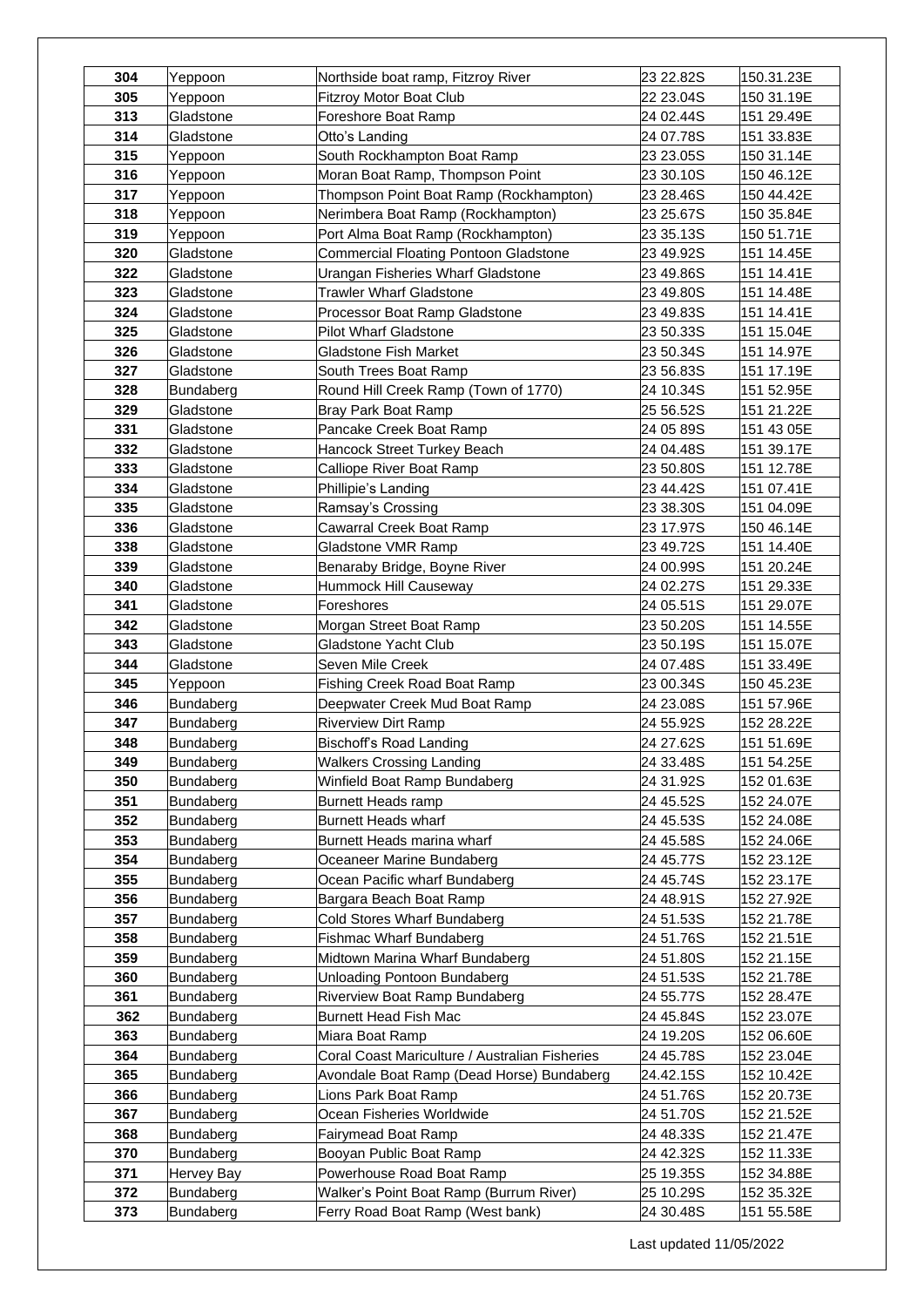| 374 | Bundaberg         | Kalkie Boat Ramp                            | 24 49.76S               | 152 22.39E   |
|-----|-------------------|---------------------------------------------|-------------------------|--------------|
| 375 | Bundaberg         | Ferry Crossing East Side (Baffle Creek)     | 24 30.45S               | 151 55.69E   |
| 376 | Bundaberg         | Colonial Cove Boat Ramp (Baffle Creek)      | 24 31.01S               | 152 00.83E   |
| 377 | Bundaberg         | Flatrock Landing (Baffle Creek)             | 24 30.69S               | 152 01.30E   |
| 379 | <b>Hervey Bay</b> | Inskip Point                                | 25 48.53S               | 153 02.84E   |
| 380 | <b>Hervey Bay</b> | Waddy Point Fraser Island                   | 24 57.96S               | 153 19.98E   |
| 381 | Noosa             | <b>Bullock Point (Rainbow Beach)</b>        | 25 49.64S               | 153 03.25E   |
| 383 | Yeppoon           | Public Dock Quay Street Rockhampton         | 23 22.48S               | 150 31.01    |
| 386 | Bundaberg         | Public Boat Ramp, Theodolite Creek Woodgate | 25 04.51S               | 152 32.66E   |
| 387 | Gladstone         | <b>Broadacres Boat Ramp</b>                 | 23.59.388S              | 151.23.582E  |
| 388 | Bundaberg         | <b>Taunton Road Boat Ramp</b>               | 24.26.127S              | 151.50.612E  |
| 389 | Bundaberg         | <b>Access Gate at Coonarr Beach</b>         | 24.57.5508S             | 152.29.148E  |
| 390 | <b>Hervey Bay</b> | Up Stream Ramp Burrum Heads                 | 25 11.03S               | 152 36.42E   |
| 391 | <b>Hervey Bay</b> | Down Stream Ramp Burrum Heads               | 25 11.01S               | 152 36.59E   |
| 392 | Hervey Bay        | Maaroom boat ramp                           | 23 36.77S               | 152 52.53E   |
| 394 | Hervey Bay        | Beelbi Creek boat ramp                      | 25 14.84S               | 152 39.95E   |
| 395 | Bundaberg         | <b>Strathdees Road Boat Ramp</b>            | 24 48.84S               | 152 23.01E   |
| 396 | Bundaberg         | Middle Creek Campground boat ramp           | 24 07.58S               | 151 46.98S   |
| 397 | Hervey Bay        | Pleasant View Road Boat Ramp                | 25 32.99S               | 152 37.67E   |
| 398 | Hervey Bay        | <b>Granville Boat Ramp</b>                  | 25 32.41S               | 152 42.69E   |
| 399 | Hervey Bay        | Point Vernon Boat Ramp                      | 25 14.82S               | 152 48.81E   |
| 400 | Hervey Bay        | Buccaneers Chandlery Urangan                | 25 17.62S               | 152.54.57E   |
| 402 | <b>Hervey Bay</b> | Boat Harbour Fisheries Wharf Urangan        | 25 17.49S               | 152 54.38E   |
| 403 | <b>Hervey Bay</b> | M and M Fisheries Wharf Urangan             | 25 17.77S               | 152 54.66E   |
| 404 | Hervey Bay        | Public Boat Ramp Urangan                    | 25 17.47S               | 152 54.31E   |
| 405 | <b>Hervey Bay</b> | Hervey Bay Boat Club Marina                 | 25 17.73S               | 152 54.60E   |
| 406 | Hervey Bay        | Ocean King Prawn Wharf, Urangan Harbour     | 25 17.76S               | 152 54.67E   |
|     |                   |                                             |                         |              |
| 408 | Hervey Bay        | Nielsen's Wharf (Maryborough)               | 25 33.26S               | 152 37.63E   |
| 409 | Noosa             | Tinnanbar Boat Ramp                         | 25 45.46S               | 152 57.34E   |
| 410 | <b>Hervey Bay</b> | South Esplanade Boat Ramp, River Heads      | 25 25.82S               | 152 55.40E   |
| 411 | Hervey Bay        | Beaver Rock Boat Ramp                       | 25 30.07S               | 152 50.15E   |
| 412 | <b>Hervey Bay</b> | Lamington Bridge Boat Ramp (Maryborough)    | 25 32.66S               | 152 41.29E   |
| 414 | <b>Hervey Bay</b> | Big Tuan, Tuan Road Tuan                    | 25 41.14S               | 152 52.68E   |
| 415 | Noosa             | Carlo Point - Rainbow Beach Boat Ramp       | 25 53.51S               | 153 03.28E   |
| 416 | Noosa             | Fisherman's Marina, Tin Can Bay             | 25 54.34S               | 153 15.35E   |
| 417 | Noosa             | Lee Fisheries Wharf, Tin Can Bay            | 25 54.20S               | 153 00.72E   |
| 418 | Noosa             | Public Jetty, Tin Can Bay                   | 25 54.36S               | 153 00.52E   |
| 419 | Noosa             | Fuel Jetty, Tin Can Bay                     | 25 54.40S               | 153 00.43E   |
| 420 | Noosa             | Tin Can Bay Fishermans Company              | 25 54.34E               | 153 00.49E   |
| 421 | Noosa             | Lake Weyba Drive Boat Ramp                  | 26 25.13S               | 153 04.34E   |
| 422 | <b>Hervey Bay</b> | Kalah Creek                                 | 25 34.06S               | 152°51'00E   |
|     |                   | Main Beach Access Ramp, Palm Beach, Kinkuna |                         |              |
| 424 | Hervey Bay        | National Park                               | 25.0.5436S              | 152.30.3012E |
| 425 | <b>Hervey Bay</b> | Woodgate Beach, South Beach Access Ramp     | 25.12651S               | 152.58649E   |
| 426 | Hervey Bay        | Buxton public boat ramp                     | 25 11.73S               | 152 32.49E   |
| 427 | Hervey Bay        | Woodgate Beach Esplanade public boat ramp   | 25 05.51S               | 152 33.25E   |
| 429 | Noosa             | Crab Creek Boat Ramp                        | 25.55.771S              | 153.00.843E  |
| 430 | Noosa             | Beach Landing, Double Island Point          | 25 55.92S               | 153 10.94E   |
| 431 | Noosa             | <b>Bullock Point Boat Ramp</b>              | 25 49.64S               | 153 03.26E   |
|     |                   |                                             |                         |              |
| 433 | Pinkenba          | The Yard Doboy Creek                        | 27 25.80S               | 153 07.81E   |
|     |                   |                                             |                         |              |
| 434 | Noosa             | Boreen Point Boat Ramp                      | 26 16.96S               | 152 59.78E   |
| 435 | Noosa             | Harpers Jetty & Ramp Noosa                  | 26 23 08S               | 153 03 08E   |
| 436 | Noosa             | Massouds Jetty Noosa                        | 26 23 10S               | 153 03 09E   |
| 437 | Noosa             | 2nd Jetty up from Pelican Boat Hire         | 26 23.80S               | 153 03.60E   |
| 438 | Noosa             | <b>Tewantin Boat Ramp</b>                   | 26 23.59S               | 153 02.49E   |
| 439 | Noosa             | Morrindal St Ferry, Tewantin                | 26 22.85S               | 153 02.16E   |
| 440 | Noosa             | Dunella Bridge Harbour Town, Tewantin       | 26 23.74S               | 153 02.57E   |
|     |                   |                                             | Last updated 11/05/2022 |              |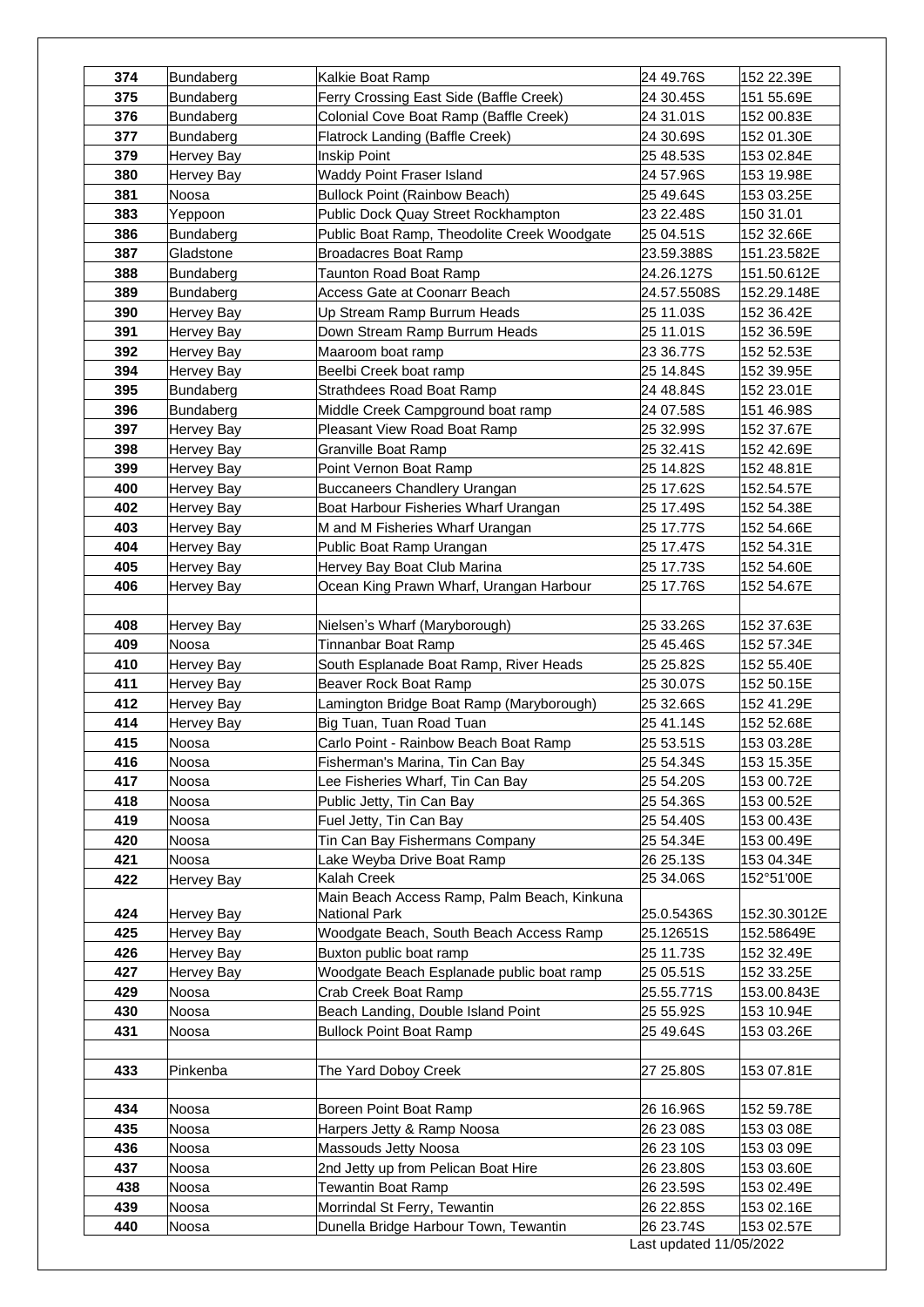| Thomas Street Boat Ramp<br>26 23.88S<br>153 03.74E<br>442<br>Noosa<br>Wyuna Drive, Noosaville<br>26.23.83S<br>153.04.71E<br>443<br>Noosa<br>445<br>North Point boat ramp, Boonooroo<br>25 39.75S<br>152 54.21E<br>Hervey Bay<br>Short St Boat Ramp, Golden Beach<br>447<br>Mooloolaba<br>26 48.42S<br>153 07.47E<br>448<br>Mooloolaba<br>Churchill St Boat Ramp, Golden Beach<br>26 49.84S<br>153 07.19E<br>450<br>Kawana Boat Ramp<br>26 41.34S<br>153 08.01E<br>Mooloolaba<br>452<br>Mooloolaba<br><b>Mooloolah River Fisheries</b><br>26 41.11S<br>153 07.99E<br>453<br>Mooloolaba<br>De Brett's Mooloolaba<br>26 41.13S<br>153 07.92E<br>454<br>26 41.16S<br>153 07.61E<br>Mooloolaba<br>Mooloolaba Ramp<br>455<br>153 08.18E<br>Mooloolaba<br>Point Cartwright Ramp<br>26 40.89S<br>456<br>Prime Fish Australia Jetty<br>26 41.13S<br>153 07.88E<br>Mooloolaba<br>458<br>26 41 94S<br>Mooloolaba<br>Lawrie's Marina<br>153 07 68E<br>459<br>Mooring C27 Mooloolaba Yacht Club<br>26 41.17S<br>153 07.74E<br>Mooloolaba<br>462<br><b>Browns Slipway</b><br>26 41.13S<br>Mooloolaba<br>153 07.92E<br>465<br>Stumers Creek Road, Coolum Beach<br>Mooloolaba<br>26 31.1S<br>153 05.55E<br>466<br>26 41.01S<br>153 07.26E<br>Mooloolaba<br>Wharf Marina<br>469<br>Mooloolaba<br>Crabpak/Ceas<br>26 41.11S<br>153 07.93E<br>Coast Guard Ramp (Maloja jetty)<br>470<br>26 48.38S<br>153 07.54E<br>Mooloolaba<br>McKenzie's Bridge Boat Ramp<br>26 41.77S<br>472<br>Mooloolaba<br>153 07.02E<br>473<br>Mooloolaba<br>Leach Park Boat Ramp<br>26 48.41S<br>153 07.47E<br>474<br>Berth 12 Mooloolaba Harbour<br>26 41.21S<br>Mooloolaba<br>153 07.64E<br>Sinbad Street, Cabbage Tree Creek Boat Ramp<br>(Shorncliffe)<br>475<br>Pinkenba<br>27 20.05S<br>153 04.88E<br>27 04.10S<br>Spinnaker Sound Boat Ramp (Sandstone Point)<br>153 08.02E<br>477<br>Pinkenba<br>Freeman Rd/Esplanade Rd Boat Ramp (Toorbul<br>478<br>Pinkenba<br>Boat Ramp)<br>27 01.83S<br>153 05.82E<br>Beachmere Boat Ramp<br>479<br>Pinkenba<br>27 08.76S<br>153 02.18E<br>Pinkenba<br>480<br>Morgan's Seafood, Scarborough<br>27 11.65S<br>153 06.47E<br>482<br>Sylvan Beach Boat Ramp (Bribie Island)<br>Pinkenba<br>27 03.89S<br>153 08.61E<br>Coast Guard Ramp, Scarborough<br>483<br>Pinkenba<br>27 11.63S<br>153 06.29E<br>484<br>Pinkenba<br>Nudgee Road Boat Ramp<br>27 21.76S<br>153 06.17E<br>485<br>Pinkenba<br>Pinkenba Boat Ramp<br>27 25.05S<br>153 08.38E<br>486<br>Pinkenba<br>Boat Passage, Whyte Island<br>27 24.06S<br>153 09.98E<br>487<br>Pinkenba<br>Manly Boat Harbour<br>27 27.61S<br>153 11.38E<br>488<br>Pinkenba<br>Wynnum Creek Boat Ramp<br>27 26.14S<br>153 10.45E<br>490<br><b>Redlands</b><br>Amity Boat Ramp, Stradbroke Island<br>27 24.39S<br>153 26.79E<br>491<br>Redlands<br>Cylinder Beach, Stradbroke Island<br>27 24.93S<br>153 32.02E<br>492<br>Redlands<br>Home Beach, Stradbroke Island<br>27 25.86S<br>153 31.52E<br>Redlands<br>Flinders Beach, Stradbroke Island<br>27 25.26S<br>153 31.15E<br>493<br>494<br><b>Redlands</b><br>One Mile boat ramp, Yabby St, Dunwich<br>27 30.21S<br>153 24.08E<br>495<br>Redlands<br><b>Wellington Point Boat Ramp</b><br>27 27.98S<br>153 14.54E<br>496<br>Redlands<br>Raby Bay Boat Ramp<br>27 18.00S<br>153 10.20E<br>497<br>Weinam Creek Boat Ramp<br>Redlands<br>27 22.20S<br>153 10.80E<br>Russell Island - Caniapa Passage, Junction of<br>498<br>Redlands<br>Virginia Pde & Olme Drive<br>27 37.44S<br>153 23.44E<br>500<br>27 34.92S<br>Redlands<br>Victoria Point Boat Ramp South<br>153 19.09E<br>501<br>Pinkenba<br>Raptis & Sons (Colmslie)<br>27 26.98S<br>153 05.35E<br>502<br>Pinkenba<br>Tingalpa Boat Ramp<br>27 28.71S<br>153 11.87E<br>503<br>Pinkenba<br>Barungwarra Boat Ramp (Bald Hills)<br>27 18.09S<br>153 00.47E<br>504<br>Pinkenba<br>Manly Boat Harbour (North)<br>27 27.15S<br>153 11.35E<br>505<br>Pelican Park, Clontarf<br>27 15.56S<br>153 05.20E<br>Pinkenba<br>506<br>Redlands<br>Carbrook boat ramp, Bayside Wakepark<br>27 41.52S<br>153 15.77E<br>507<br>27 57.48S<br>153 24.80E<br><b>Gold Coast</b><br>Broadwater Parklands Boat Ramp<br>508<br><b>Gold Coast</b><br>Salk Oval Outrigger Ramp<br>28 08.15S<br>153 28.40E<br>509<br>Muriel Henchman Boat Ramp<br>27 57.04S<br>153 25.50E<br><b>Gold Coast</b><br>510<br><b>Gold Coast</b><br>Sand Boat Ramp Currumbin Creek<br>28 08.00S<br>153 28.76E | 441 | Noosa | Fishing offshore Jetty, Noosaville | 26 23.80S | 153 03.65E |
|---------------------------------------------------------------------------------------------------------------------------------------------------------------------------------------------------------------------------------------------------------------------------------------------------------------------------------------------------------------------------------------------------------------------------------------------------------------------------------------------------------------------------------------------------------------------------------------------------------------------------------------------------------------------------------------------------------------------------------------------------------------------------------------------------------------------------------------------------------------------------------------------------------------------------------------------------------------------------------------------------------------------------------------------------------------------------------------------------------------------------------------------------------------------------------------------------------------------------------------------------------------------------------------------------------------------------------------------------------------------------------------------------------------------------------------------------------------------------------------------------------------------------------------------------------------------------------------------------------------------------------------------------------------------------------------------------------------------------------------------------------------------------------------------------------------------------------------------------------------------------------------------------------------------------------------------------------------------------------------------------------------------------------------------------------------------------------------------------------------------------------------------------------------------------------------------------------------------------------------------------------------------------------------------------------------------------------------------------------------------------------------------------------------------------------------------------------------------------------------------------------------------------------------------------------------------------------------------------------------------------------------------------------------------------------------------------------------------------------------------------------------------------------------------------------------------------------------------------------------------------------------------------------------------------------------------------------------------------------------------------------------------------------------------------------------------------------------------------------------------------------------------------------------------------------------------------------------------------------------------------------------------------------------------------------------------------------------------------------------------------------------------------------------------------------------------------------------------------------------------------------------------------------------------------------------------------------------------------------------------------------------------------------------------------------------------------------------------------------------------------------------------------------------------------------------------------------------------------------------------------------------------------------------------------------------------------------------------------------------------------------------------------------------------------------------------------------------------------------------------------------------------------------------------------------------------------------------------------------------------------------------------------------------------------------------------------------------------------------------------------------------------------|-----|-------|------------------------------------|-----------|------------|
|                                                                                                                                                                                                                                                                                                                                                                                                                                                                                                                                                                                                                                                                                                                                                                                                                                                                                                                                                                                                                                                                                                                                                                                                                                                                                                                                                                                                                                                                                                                                                                                                                                                                                                                                                                                                                                                                                                                                                                                                                                                                                                                                                                                                                                                                                                                                                                                                                                                                                                                                                                                                                                                                                                                                                                                                                                                                                                                                                                                                                                                                                                                                                                                                                                                                                                                                                                                                                                                                                                                                                                                                                                                                                                                                                                                                                                                                                                                                                                                                                                                                                                                                                                                                                                                                                                                                                                                                   |     |       |                                    |           |            |
|                                                                                                                                                                                                                                                                                                                                                                                                                                                                                                                                                                                                                                                                                                                                                                                                                                                                                                                                                                                                                                                                                                                                                                                                                                                                                                                                                                                                                                                                                                                                                                                                                                                                                                                                                                                                                                                                                                                                                                                                                                                                                                                                                                                                                                                                                                                                                                                                                                                                                                                                                                                                                                                                                                                                                                                                                                                                                                                                                                                                                                                                                                                                                                                                                                                                                                                                                                                                                                                                                                                                                                                                                                                                                                                                                                                                                                                                                                                                                                                                                                                                                                                                                                                                                                                                                                                                                                                                   |     |       |                                    |           |            |
|                                                                                                                                                                                                                                                                                                                                                                                                                                                                                                                                                                                                                                                                                                                                                                                                                                                                                                                                                                                                                                                                                                                                                                                                                                                                                                                                                                                                                                                                                                                                                                                                                                                                                                                                                                                                                                                                                                                                                                                                                                                                                                                                                                                                                                                                                                                                                                                                                                                                                                                                                                                                                                                                                                                                                                                                                                                                                                                                                                                                                                                                                                                                                                                                                                                                                                                                                                                                                                                                                                                                                                                                                                                                                                                                                                                                                                                                                                                                                                                                                                                                                                                                                                                                                                                                                                                                                                                                   |     |       |                                    |           |            |
|                                                                                                                                                                                                                                                                                                                                                                                                                                                                                                                                                                                                                                                                                                                                                                                                                                                                                                                                                                                                                                                                                                                                                                                                                                                                                                                                                                                                                                                                                                                                                                                                                                                                                                                                                                                                                                                                                                                                                                                                                                                                                                                                                                                                                                                                                                                                                                                                                                                                                                                                                                                                                                                                                                                                                                                                                                                                                                                                                                                                                                                                                                                                                                                                                                                                                                                                                                                                                                                                                                                                                                                                                                                                                                                                                                                                                                                                                                                                                                                                                                                                                                                                                                                                                                                                                                                                                                                                   |     |       |                                    |           |            |
|                                                                                                                                                                                                                                                                                                                                                                                                                                                                                                                                                                                                                                                                                                                                                                                                                                                                                                                                                                                                                                                                                                                                                                                                                                                                                                                                                                                                                                                                                                                                                                                                                                                                                                                                                                                                                                                                                                                                                                                                                                                                                                                                                                                                                                                                                                                                                                                                                                                                                                                                                                                                                                                                                                                                                                                                                                                                                                                                                                                                                                                                                                                                                                                                                                                                                                                                                                                                                                                                                                                                                                                                                                                                                                                                                                                                                                                                                                                                                                                                                                                                                                                                                                                                                                                                                                                                                                                                   |     |       |                                    |           |            |
|                                                                                                                                                                                                                                                                                                                                                                                                                                                                                                                                                                                                                                                                                                                                                                                                                                                                                                                                                                                                                                                                                                                                                                                                                                                                                                                                                                                                                                                                                                                                                                                                                                                                                                                                                                                                                                                                                                                                                                                                                                                                                                                                                                                                                                                                                                                                                                                                                                                                                                                                                                                                                                                                                                                                                                                                                                                                                                                                                                                                                                                                                                                                                                                                                                                                                                                                                                                                                                                                                                                                                                                                                                                                                                                                                                                                                                                                                                                                                                                                                                                                                                                                                                                                                                                                                                                                                                                                   |     |       |                                    |           |            |
|                                                                                                                                                                                                                                                                                                                                                                                                                                                                                                                                                                                                                                                                                                                                                                                                                                                                                                                                                                                                                                                                                                                                                                                                                                                                                                                                                                                                                                                                                                                                                                                                                                                                                                                                                                                                                                                                                                                                                                                                                                                                                                                                                                                                                                                                                                                                                                                                                                                                                                                                                                                                                                                                                                                                                                                                                                                                                                                                                                                                                                                                                                                                                                                                                                                                                                                                                                                                                                                                                                                                                                                                                                                                                                                                                                                                                                                                                                                                                                                                                                                                                                                                                                                                                                                                                                                                                                                                   |     |       |                                    |           |            |
|                                                                                                                                                                                                                                                                                                                                                                                                                                                                                                                                                                                                                                                                                                                                                                                                                                                                                                                                                                                                                                                                                                                                                                                                                                                                                                                                                                                                                                                                                                                                                                                                                                                                                                                                                                                                                                                                                                                                                                                                                                                                                                                                                                                                                                                                                                                                                                                                                                                                                                                                                                                                                                                                                                                                                                                                                                                                                                                                                                                                                                                                                                                                                                                                                                                                                                                                                                                                                                                                                                                                                                                                                                                                                                                                                                                                                                                                                                                                                                                                                                                                                                                                                                                                                                                                                                                                                                                                   |     |       |                                    |           |            |
|                                                                                                                                                                                                                                                                                                                                                                                                                                                                                                                                                                                                                                                                                                                                                                                                                                                                                                                                                                                                                                                                                                                                                                                                                                                                                                                                                                                                                                                                                                                                                                                                                                                                                                                                                                                                                                                                                                                                                                                                                                                                                                                                                                                                                                                                                                                                                                                                                                                                                                                                                                                                                                                                                                                                                                                                                                                                                                                                                                                                                                                                                                                                                                                                                                                                                                                                                                                                                                                                                                                                                                                                                                                                                                                                                                                                                                                                                                                                                                                                                                                                                                                                                                                                                                                                                                                                                                                                   |     |       |                                    |           |            |
|                                                                                                                                                                                                                                                                                                                                                                                                                                                                                                                                                                                                                                                                                                                                                                                                                                                                                                                                                                                                                                                                                                                                                                                                                                                                                                                                                                                                                                                                                                                                                                                                                                                                                                                                                                                                                                                                                                                                                                                                                                                                                                                                                                                                                                                                                                                                                                                                                                                                                                                                                                                                                                                                                                                                                                                                                                                                                                                                                                                                                                                                                                                                                                                                                                                                                                                                                                                                                                                                                                                                                                                                                                                                                                                                                                                                                                                                                                                                                                                                                                                                                                                                                                                                                                                                                                                                                                                                   |     |       |                                    |           |            |
|                                                                                                                                                                                                                                                                                                                                                                                                                                                                                                                                                                                                                                                                                                                                                                                                                                                                                                                                                                                                                                                                                                                                                                                                                                                                                                                                                                                                                                                                                                                                                                                                                                                                                                                                                                                                                                                                                                                                                                                                                                                                                                                                                                                                                                                                                                                                                                                                                                                                                                                                                                                                                                                                                                                                                                                                                                                                                                                                                                                                                                                                                                                                                                                                                                                                                                                                                                                                                                                                                                                                                                                                                                                                                                                                                                                                                                                                                                                                                                                                                                                                                                                                                                                                                                                                                                                                                                                                   |     |       |                                    |           |            |
|                                                                                                                                                                                                                                                                                                                                                                                                                                                                                                                                                                                                                                                                                                                                                                                                                                                                                                                                                                                                                                                                                                                                                                                                                                                                                                                                                                                                                                                                                                                                                                                                                                                                                                                                                                                                                                                                                                                                                                                                                                                                                                                                                                                                                                                                                                                                                                                                                                                                                                                                                                                                                                                                                                                                                                                                                                                                                                                                                                                                                                                                                                                                                                                                                                                                                                                                                                                                                                                                                                                                                                                                                                                                                                                                                                                                                                                                                                                                                                                                                                                                                                                                                                                                                                                                                                                                                                                                   |     |       |                                    |           |            |
|                                                                                                                                                                                                                                                                                                                                                                                                                                                                                                                                                                                                                                                                                                                                                                                                                                                                                                                                                                                                                                                                                                                                                                                                                                                                                                                                                                                                                                                                                                                                                                                                                                                                                                                                                                                                                                                                                                                                                                                                                                                                                                                                                                                                                                                                                                                                                                                                                                                                                                                                                                                                                                                                                                                                                                                                                                                                                                                                                                                                                                                                                                                                                                                                                                                                                                                                                                                                                                                                                                                                                                                                                                                                                                                                                                                                                                                                                                                                                                                                                                                                                                                                                                                                                                                                                                                                                                                                   |     |       |                                    |           |            |
|                                                                                                                                                                                                                                                                                                                                                                                                                                                                                                                                                                                                                                                                                                                                                                                                                                                                                                                                                                                                                                                                                                                                                                                                                                                                                                                                                                                                                                                                                                                                                                                                                                                                                                                                                                                                                                                                                                                                                                                                                                                                                                                                                                                                                                                                                                                                                                                                                                                                                                                                                                                                                                                                                                                                                                                                                                                                                                                                                                                                                                                                                                                                                                                                                                                                                                                                                                                                                                                                                                                                                                                                                                                                                                                                                                                                                                                                                                                                                                                                                                                                                                                                                                                                                                                                                                                                                                                                   |     |       |                                    |           |            |
|                                                                                                                                                                                                                                                                                                                                                                                                                                                                                                                                                                                                                                                                                                                                                                                                                                                                                                                                                                                                                                                                                                                                                                                                                                                                                                                                                                                                                                                                                                                                                                                                                                                                                                                                                                                                                                                                                                                                                                                                                                                                                                                                                                                                                                                                                                                                                                                                                                                                                                                                                                                                                                                                                                                                                                                                                                                                                                                                                                                                                                                                                                                                                                                                                                                                                                                                                                                                                                                                                                                                                                                                                                                                                                                                                                                                                                                                                                                                                                                                                                                                                                                                                                                                                                                                                                                                                                                                   |     |       |                                    |           |            |
|                                                                                                                                                                                                                                                                                                                                                                                                                                                                                                                                                                                                                                                                                                                                                                                                                                                                                                                                                                                                                                                                                                                                                                                                                                                                                                                                                                                                                                                                                                                                                                                                                                                                                                                                                                                                                                                                                                                                                                                                                                                                                                                                                                                                                                                                                                                                                                                                                                                                                                                                                                                                                                                                                                                                                                                                                                                                                                                                                                                                                                                                                                                                                                                                                                                                                                                                                                                                                                                                                                                                                                                                                                                                                                                                                                                                                                                                                                                                                                                                                                                                                                                                                                                                                                                                                                                                                                                                   |     |       |                                    |           |            |
|                                                                                                                                                                                                                                                                                                                                                                                                                                                                                                                                                                                                                                                                                                                                                                                                                                                                                                                                                                                                                                                                                                                                                                                                                                                                                                                                                                                                                                                                                                                                                                                                                                                                                                                                                                                                                                                                                                                                                                                                                                                                                                                                                                                                                                                                                                                                                                                                                                                                                                                                                                                                                                                                                                                                                                                                                                                                                                                                                                                                                                                                                                                                                                                                                                                                                                                                                                                                                                                                                                                                                                                                                                                                                                                                                                                                                                                                                                                                                                                                                                                                                                                                                                                                                                                                                                                                                                                                   |     |       |                                    |           |            |
|                                                                                                                                                                                                                                                                                                                                                                                                                                                                                                                                                                                                                                                                                                                                                                                                                                                                                                                                                                                                                                                                                                                                                                                                                                                                                                                                                                                                                                                                                                                                                                                                                                                                                                                                                                                                                                                                                                                                                                                                                                                                                                                                                                                                                                                                                                                                                                                                                                                                                                                                                                                                                                                                                                                                                                                                                                                                                                                                                                                                                                                                                                                                                                                                                                                                                                                                                                                                                                                                                                                                                                                                                                                                                                                                                                                                                                                                                                                                                                                                                                                                                                                                                                                                                                                                                                                                                                                                   |     |       |                                    |           |            |
|                                                                                                                                                                                                                                                                                                                                                                                                                                                                                                                                                                                                                                                                                                                                                                                                                                                                                                                                                                                                                                                                                                                                                                                                                                                                                                                                                                                                                                                                                                                                                                                                                                                                                                                                                                                                                                                                                                                                                                                                                                                                                                                                                                                                                                                                                                                                                                                                                                                                                                                                                                                                                                                                                                                                                                                                                                                                                                                                                                                                                                                                                                                                                                                                                                                                                                                                                                                                                                                                                                                                                                                                                                                                                                                                                                                                                                                                                                                                                                                                                                                                                                                                                                                                                                                                                                                                                                                                   |     |       |                                    |           |            |
|                                                                                                                                                                                                                                                                                                                                                                                                                                                                                                                                                                                                                                                                                                                                                                                                                                                                                                                                                                                                                                                                                                                                                                                                                                                                                                                                                                                                                                                                                                                                                                                                                                                                                                                                                                                                                                                                                                                                                                                                                                                                                                                                                                                                                                                                                                                                                                                                                                                                                                                                                                                                                                                                                                                                                                                                                                                                                                                                                                                                                                                                                                                                                                                                                                                                                                                                                                                                                                                                                                                                                                                                                                                                                                                                                                                                                                                                                                                                                                                                                                                                                                                                                                                                                                                                                                                                                                                                   |     |       |                                    |           |            |
|                                                                                                                                                                                                                                                                                                                                                                                                                                                                                                                                                                                                                                                                                                                                                                                                                                                                                                                                                                                                                                                                                                                                                                                                                                                                                                                                                                                                                                                                                                                                                                                                                                                                                                                                                                                                                                                                                                                                                                                                                                                                                                                                                                                                                                                                                                                                                                                                                                                                                                                                                                                                                                                                                                                                                                                                                                                                                                                                                                                                                                                                                                                                                                                                                                                                                                                                                                                                                                                                                                                                                                                                                                                                                                                                                                                                                                                                                                                                                                                                                                                                                                                                                                                                                                                                                                                                                                                                   |     |       |                                    |           |            |
|                                                                                                                                                                                                                                                                                                                                                                                                                                                                                                                                                                                                                                                                                                                                                                                                                                                                                                                                                                                                                                                                                                                                                                                                                                                                                                                                                                                                                                                                                                                                                                                                                                                                                                                                                                                                                                                                                                                                                                                                                                                                                                                                                                                                                                                                                                                                                                                                                                                                                                                                                                                                                                                                                                                                                                                                                                                                                                                                                                                                                                                                                                                                                                                                                                                                                                                                                                                                                                                                                                                                                                                                                                                                                                                                                                                                                                                                                                                                                                                                                                                                                                                                                                                                                                                                                                                                                                                                   |     |       |                                    |           |            |
|                                                                                                                                                                                                                                                                                                                                                                                                                                                                                                                                                                                                                                                                                                                                                                                                                                                                                                                                                                                                                                                                                                                                                                                                                                                                                                                                                                                                                                                                                                                                                                                                                                                                                                                                                                                                                                                                                                                                                                                                                                                                                                                                                                                                                                                                                                                                                                                                                                                                                                                                                                                                                                                                                                                                                                                                                                                                                                                                                                                                                                                                                                                                                                                                                                                                                                                                                                                                                                                                                                                                                                                                                                                                                                                                                                                                                                                                                                                                                                                                                                                                                                                                                                                                                                                                                                                                                                                                   |     |       |                                    |           |            |
|                                                                                                                                                                                                                                                                                                                                                                                                                                                                                                                                                                                                                                                                                                                                                                                                                                                                                                                                                                                                                                                                                                                                                                                                                                                                                                                                                                                                                                                                                                                                                                                                                                                                                                                                                                                                                                                                                                                                                                                                                                                                                                                                                                                                                                                                                                                                                                                                                                                                                                                                                                                                                                                                                                                                                                                                                                                                                                                                                                                                                                                                                                                                                                                                                                                                                                                                                                                                                                                                                                                                                                                                                                                                                                                                                                                                                                                                                                                                                                                                                                                                                                                                                                                                                                                                                                                                                                                                   |     |       |                                    |           |            |
|                                                                                                                                                                                                                                                                                                                                                                                                                                                                                                                                                                                                                                                                                                                                                                                                                                                                                                                                                                                                                                                                                                                                                                                                                                                                                                                                                                                                                                                                                                                                                                                                                                                                                                                                                                                                                                                                                                                                                                                                                                                                                                                                                                                                                                                                                                                                                                                                                                                                                                                                                                                                                                                                                                                                                                                                                                                                                                                                                                                                                                                                                                                                                                                                                                                                                                                                                                                                                                                                                                                                                                                                                                                                                                                                                                                                                                                                                                                                                                                                                                                                                                                                                                                                                                                                                                                                                                                                   |     |       |                                    |           |            |
|                                                                                                                                                                                                                                                                                                                                                                                                                                                                                                                                                                                                                                                                                                                                                                                                                                                                                                                                                                                                                                                                                                                                                                                                                                                                                                                                                                                                                                                                                                                                                                                                                                                                                                                                                                                                                                                                                                                                                                                                                                                                                                                                                                                                                                                                                                                                                                                                                                                                                                                                                                                                                                                                                                                                                                                                                                                                                                                                                                                                                                                                                                                                                                                                                                                                                                                                                                                                                                                                                                                                                                                                                                                                                                                                                                                                                                                                                                                                                                                                                                                                                                                                                                                                                                                                                                                                                                                                   |     |       |                                    |           |            |
|                                                                                                                                                                                                                                                                                                                                                                                                                                                                                                                                                                                                                                                                                                                                                                                                                                                                                                                                                                                                                                                                                                                                                                                                                                                                                                                                                                                                                                                                                                                                                                                                                                                                                                                                                                                                                                                                                                                                                                                                                                                                                                                                                                                                                                                                                                                                                                                                                                                                                                                                                                                                                                                                                                                                                                                                                                                                                                                                                                                                                                                                                                                                                                                                                                                                                                                                                                                                                                                                                                                                                                                                                                                                                                                                                                                                                                                                                                                                                                                                                                                                                                                                                                                                                                                                                                                                                                                                   |     |       |                                    |           |            |
|                                                                                                                                                                                                                                                                                                                                                                                                                                                                                                                                                                                                                                                                                                                                                                                                                                                                                                                                                                                                                                                                                                                                                                                                                                                                                                                                                                                                                                                                                                                                                                                                                                                                                                                                                                                                                                                                                                                                                                                                                                                                                                                                                                                                                                                                                                                                                                                                                                                                                                                                                                                                                                                                                                                                                                                                                                                                                                                                                                                                                                                                                                                                                                                                                                                                                                                                                                                                                                                                                                                                                                                                                                                                                                                                                                                                                                                                                                                                                                                                                                                                                                                                                                                                                                                                                                                                                                                                   |     |       |                                    |           |            |
|                                                                                                                                                                                                                                                                                                                                                                                                                                                                                                                                                                                                                                                                                                                                                                                                                                                                                                                                                                                                                                                                                                                                                                                                                                                                                                                                                                                                                                                                                                                                                                                                                                                                                                                                                                                                                                                                                                                                                                                                                                                                                                                                                                                                                                                                                                                                                                                                                                                                                                                                                                                                                                                                                                                                                                                                                                                                                                                                                                                                                                                                                                                                                                                                                                                                                                                                                                                                                                                                                                                                                                                                                                                                                                                                                                                                                                                                                                                                                                                                                                                                                                                                                                                                                                                                                                                                                                                                   |     |       |                                    |           |            |
|                                                                                                                                                                                                                                                                                                                                                                                                                                                                                                                                                                                                                                                                                                                                                                                                                                                                                                                                                                                                                                                                                                                                                                                                                                                                                                                                                                                                                                                                                                                                                                                                                                                                                                                                                                                                                                                                                                                                                                                                                                                                                                                                                                                                                                                                                                                                                                                                                                                                                                                                                                                                                                                                                                                                                                                                                                                                                                                                                                                                                                                                                                                                                                                                                                                                                                                                                                                                                                                                                                                                                                                                                                                                                                                                                                                                                                                                                                                                                                                                                                                                                                                                                                                                                                                                                                                                                                                                   |     |       |                                    |           |            |
|                                                                                                                                                                                                                                                                                                                                                                                                                                                                                                                                                                                                                                                                                                                                                                                                                                                                                                                                                                                                                                                                                                                                                                                                                                                                                                                                                                                                                                                                                                                                                                                                                                                                                                                                                                                                                                                                                                                                                                                                                                                                                                                                                                                                                                                                                                                                                                                                                                                                                                                                                                                                                                                                                                                                                                                                                                                                                                                                                                                                                                                                                                                                                                                                                                                                                                                                                                                                                                                                                                                                                                                                                                                                                                                                                                                                                                                                                                                                                                                                                                                                                                                                                                                                                                                                                                                                                                                                   |     |       |                                    |           |            |
|                                                                                                                                                                                                                                                                                                                                                                                                                                                                                                                                                                                                                                                                                                                                                                                                                                                                                                                                                                                                                                                                                                                                                                                                                                                                                                                                                                                                                                                                                                                                                                                                                                                                                                                                                                                                                                                                                                                                                                                                                                                                                                                                                                                                                                                                                                                                                                                                                                                                                                                                                                                                                                                                                                                                                                                                                                                                                                                                                                                                                                                                                                                                                                                                                                                                                                                                                                                                                                                                                                                                                                                                                                                                                                                                                                                                                                                                                                                                                                                                                                                                                                                                                                                                                                                                                                                                                                                                   |     |       |                                    |           |            |
|                                                                                                                                                                                                                                                                                                                                                                                                                                                                                                                                                                                                                                                                                                                                                                                                                                                                                                                                                                                                                                                                                                                                                                                                                                                                                                                                                                                                                                                                                                                                                                                                                                                                                                                                                                                                                                                                                                                                                                                                                                                                                                                                                                                                                                                                                                                                                                                                                                                                                                                                                                                                                                                                                                                                                                                                                                                                                                                                                                                                                                                                                                                                                                                                                                                                                                                                                                                                                                                                                                                                                                                                                                                                                                                                                                                                                                                                                                                                                                                                                                                                                                                                                                                                                                                                                                                                                                                                   |     |       |                                    |           |            |
|                                                                                                                                                                                                                                                                                                                                                                                                                                                                                                                                                                                                                                                                                                                                                                                                                                                                                                                                                                                                                                                                                                                                                                                                                                                                                                                                                                                                                                                                                                                                                                                                                                                                                                                                                                                                                                                                                                                                                                                                                                                                                                                                                                                                                                                                                                                                                                                                                                                                                                                                                                                                                                                                                                                                                                                                                                                                                                                                                                                                                                                                                                                                                                                                                                                                                                                                                                                                                                                                                                                                                                                                                                                                                                                                                                                                                                                                                                                                                                                                                                                                                                                                                                                                                                                                                                                                                                                                   |     |       |                                    |           |            |
|                                                                                                                                                                                                                                                                                                                                                                                                                                                                                                                                                                                                                                                                                                                                                                                                                                                                                                                                                                                                                                                                                                                                                                                                                                                                                                                                                                                                                                                                                                                                                                                                                                                                                                                                                                                                                                                                                                                                                                                                                                                                                                                                                                                                                                                                                                                                                                                                                                                                                                                                                                                                                                                                                                                                                                                                                                                                                                                                                                                                                                                                                                                                                                                                                                                                                                                                                                                                                                                                                                                                                                                                                                                                                                                                                                                                                                                                                                                                                                                                                                                                                                                                                                                                                                                                                                                                                                                                   |     |       |                                    |           |            |
|                                                                                                                                                                                                                                                                                                                                                                                                                                                                                                                                                                                                                                                                                                                                                                                                                                                                                                                                                                                                                                                                                                                                                                                                                                                                                                                                                                                                                                                                                                                                                                                                                                                                                                                                                                                                                                                                                                                                                                                                                                                                                                                                                                                                                                                                                                                                                                                                                                                                                                                                                                                                                                                                                                                                                                                                                                                                                                                                                                                                                                                                                                                                                                                                                                                                                                                                                                                                                                                                                                                                                                                                                                                                                                                                                                                                                                                                                                                                                                                                                                                                                                                                                                                                                                                                                                                                                                                                   |     |       |                                    |           |            |
|                                                                                                                                                                                                                                                                                                                                                                                                                                                                                                                                                                                                                                                                                                                                                                                                                                                                                                                                                                                                                                                                                                                                                                                                                                                                                                                                                                                                                                                                                                                                                                                                                                                                                                                                                                                                                                                                                                                                                                                                                                                                                                                                                                                                                                                                                                                                                                                                                                                                                                                                                                                                                                                                                                                                                                                                                                                                                                                                                                                                                                                                                                                                                                                                                                                                                                                                                                                                                                                                                                                                                                                                                                                                                                                                                                                                                                                                                                                                                                                                                                                                                                                                                                                                                                                                                                                                                                                                   |     |       |                                    |           |            |
|                                                                                                                                                                                                                                                                                                                                                                                                                                                                                                                                                                                                                                                                                                                                                                                                                                                                                                                                                                                                                                                                                                                                                                                                                                                                                                                                                                                                                                                                                                                                                                                                                                                                                                                                                                                                                                                                                                                                                                                                                                                                                                                                                                                                                                                                                                                                                                                                                                                                                                                                                                                                                                                                                                                                                                                                                                                                                                                                                                                                                                                                                                                                                                                                                                                                                                                                                                                                                                                                                                                                                                                                                                                                                                                                                                                                                                                                                                                                                                                                                                                                                                                                                                                                                                                                                                                                                                                                   |     |       |                                    |           |            |
|                                                                                                                                                                                                                                                                                                                                                                                                                                                                                                                                                                                                                                                                                                                                                                                                                                                                                                                                                                                                                                                                                                                                                                                                                                                                                                                                                                                                                                                                                                                                                                                                                                                                                                                                                                                                                                                                                                                                                                                                                                                                                                                                                                                                                                                                                                                                                                                                                                                                                                                                                                                                                                                                                                                                                                                                                                                                                                                                                                                                                                                                                                                                                                                                                                                                                                                                                                                                                                                                                                                                                                                                                                                                                                                                                                                                                                                                                                                                                                                                                                                                                                                                                                                                                                                                                                                                                                                                   |     |       |                                    |           |            |
|                                                                                                                                                                                                                                                                                                                                                                                                                                                                                                                                                                                                                                                                                                                                                                                                                                                                                                                                                                                                                                                                                                                                                                                                                                                                                                                                                                                                                                                                                                                                                                                                                                                                                                                                                                                                                                                                                                                                                                                                                                                                                                                                                                                                                                                                                                                                                                                                                                                                                                                                                                                                                                                                                                                                                                                                                                                                                                                                                                                                                                                                                                                                                                                                                                                                                                                                                                                                                                                                                                                                                                                                                                                                                                                                                                                                                                                                                                                                                                                                                                                                                                                                                                                                                                                                                                                                                                                                   |     |       |                                    |           |            |
|                                                                                                                                                                                                                                                                                                                                                                                                                                                                                                                                                                                                                                                                                                                                                                                                                                                                                                                                                                                                                                                                                                                                                                                                                                                                                                                                                                                                                                                                                                                                                                                                                                                                                                                                                                                                                                                                                                                                                                                                                                                                                                                                                                                                                                                                                                                                                                                                                                                                                                                                                                                                                                                                                                                                                                                                                                                                                                                                                                                                                                                                                                                                                                                                                                                                                                                                                                                                                                                                                                                                                                                                                                                                                                                                                                                                                                                                                                                                                                                                                                                                                                                                                                                                                                                                                                                                                                                                   |     |       |                                    |           |            |
|                                                                                                                                                                                                                                                                                                                                                                                                                                                                                                                                                                                                                                                                                                                                                                                                                                                                                                                                                                                                                                                                                                                                                                                                                                                                                                                                                                                                                                                                                                                                                                                                                                                                                                                                                                                                                                                                                                                                                                                                                                                                                                                                                                                                                                                                                                                                                                                                                                                                                                                                                                                                                                                                                                                                                                                                                                                                                                                                                                                                                                                                                                                                                                                                                                                                                                                                                                                                                                                                                                                                                                                                                                                                                                                                                                                                                                                                                                                                                                                                                                                                                                                                                                                                                                                                                                                                                                                                   |     |       |                                    |           |            |
|                                                                                                                                                                                                                                                                                                                                                                                                                                                                                                                                                                                                                                                                                                                                                                                                                                                                                                                                                                                                                                                                                                                                                                                                                                                                                                                                                                                                                                                                                                                                                                                                                                                                                                                                                                                                                                                                                                                                                                                                                                                                                                                                                                                                                                                                                                                                                                                                                                                                                                                                                                                                                                                                                                                                                                                                                                                                                                                                                                                                                                                                                                                                                                                                                                                                                                                                                                                                                                                                                                                                                                                                                                                                                                                                                                                                                                                                                                                                                                                                                                                                                                                                                                                                                                                                                                                                                                                                   |     |       |                                    |           |            |
|                                                                                                                                                                                                                                                                                                                                                                                                                                                                                                                                                                                                                                                                                                                                                                                                                                                                                                                                                                                                                                                                                                                                                                                                                                                                                                                                                                                                                                                                                                                                                                                                                                                                                                                                                                                                                                                                                                                                                                                                                                                                                                                                                                                                                                                                                                                                                                                                                                                                                                                                                                                                                                                                                                                                                                                                                                                                                                                                                                                                                                                                                                                                                                                                                                                                                                                                                                                                                                                                                                                                                                                                                                                                                                                                                                                                                                                                                                                                                                                                                                                                                                                                                                                                                                                                                                                                                                                                   |     |       |                                    |           |            |
|                                                                                                                                                                                                                                                                                                                                                                                                                                                                                                                                                                                                                                                                                                                                                                                                                                                                                                                                                                                                                                                                                                                                                                                                                                                                                                                                                                                                                                                                                                                                                                                                                                                                                                                                                                                                                                                                                                                                                                                                                                                                                                                                                                                                                                                                                                                                                                                                                                                                                                                                                                                                                                                                                                                                                                                                                                                                                                                                                                                                                                                                                                                                                                                                                                                                                                                                                                                                                                                                                                                                                                                                                                                                                                                                                                                                                                                                                                                                                                                                                                                                                                                                                                                                                                                                                                                                                                                                   |     |       |                                    |           |            |
|                                                                                                                                                                                                                                                                                                                                                                                                                                                                                                                                                                                                                                                                                                                                                                                                                                                                                                                                                                                                                                                                                                                                                                                                                                                                                                                                                                                                                                                                                                                                                                                                                                                                                                                                                                                                                                                                                                                                                                                                                                                                                                                                                                                                                                                                                                                                                                                                                                                                                                                                                                                                                                                                                                                                                                                                                                                                                                                                                                                                                                                                                                                                                                                                                                                                                                                                                                                                                                                                                                                                                                                                                                                                                                                                                                                                                                                                                                                                                                                                                                                                                                                                                                                                                                                                                                                                                                                                   |     |       |                                    |           |            |
|                                                                                                                                                                                                                                                                                                                                                                                                                                                                                                                                                                                                                                                                                                                                                                                                                                                                                                                                                                                                                                                                                                                                                                                                                                                                                                                                                                                                                                                                                                                                                                                                                                                                                                                                                                                                                                                                                                                                                                                                                                                                                                                                                                                                                                                                                                                                                                                                                                                                                                                                                                                                                                                                                                                                                                                                                                                                                                                                                                                                                                                                                                                                                                                                                                                                                                                                                                                                                                                                                                                                                                                                                                                                                                                                                                                                                                                                                                                                                                                                                                                                                                                                                                                                                                                                                                                                                                                                   |     |       |                                    |           |            |
|                                                                                                                                                                                                                                                                                                                                                                                                                                                                                                                                                                                                                                                                                                                                                                                                                                                                                                                                                                                                                                                                                                                                                                                                                                                                                                                                                                                                                                                                                                                                                                                                                                                                                                                                                                                                                                                                                                                                                                                                                                                                                                                                                                                                                                                                                                                                                                                                                                                                                                                                                                                                                                                                                                                                                                                                                                                                                                                                                                                                                                                                                                                                                                                                                                                                                                                                                                                                                                                                                                                                                                                                                                                                                                                                                                                                                                                                                                                                                                                                                                                                                                                                                                                                                                                                                                                                                                                                   |     |       |                                    |           |            |
|                                                                                                                                                                                                                                                                                                                                                                                                                                                                                                                                                                                                                                                                                                                                                                                                                                                                                                                                                                                                                                                                                                                                                                                                                                                                                                                                                                                                                                                                                                                                                                                                                                                                                                                                                                                                                                                                                                                                                                                                                                                                                                                                                                                                                                                                                                                                                                                                                                                                                                                                                                                                                                                                                                                                                                                                                                                                                                                                                                                                                                                                                                                                                                                                                                                                                                                                                                                                                                                                                                                                                                                                                                                                                                                                                                                                                                                                                                                                                                                                                                                                                                                                                                                                                                                                                                                                                                                                   |     |       |                                    |           |            |
|                                                                                                                                                                                                                                                                                                                                                                                                                                                                                                                                                                                                                                                                                                                                                                                                                                                                                                                                                                                                                                                                                                                                                                                                                                                                                                                                                                                                                                                                                                                                                                                                                                                                                                                                                                                                                                                                                                                                                                                                                                                                                                                                                                                                                                                                                                                                                                                                                                                                                                                                                                                                                                                                                                                                                                                                                                                                                                                                                                                                                                                                                                                                                                                                                                                                                                                                                                                                                                                                                                                                                                                                                                                                                                                                                                                                                                                                                                                                                                                                                                                                                                                                                                                                                                                                                                                                                                                                   |     |       |                                    |           |            |
|                                                                                                                                                                                                                                                                                                                                                                                                                                                                                                                                                                                                                                                                                                                                                                                                                                                                                                                                                                                                                                                                                                                                                                                                                                                                                                                                                                                                                                                                                                                                                                                                                                                                                                                                                                                                                                                                                                                                                                                                                                                                                                                                                                                                                                                                                                                                                                                                                                                                                                                                                                                                                                                                                                                                                                                                                                                                                                                                                                                                                                                                                                                                                                                                                                                                                                                                                                                                                                                                                                                                                                                                                                                                                                                                                                                                                                                                                                                                                                                                                                                                                                                                                                                                                                                                                                                                                                                                   |     |       |                                    |           |            |
|                                                                                                                                                                                                                                                                                                                                                                                                                                                                                                                                                                                                                                                                                                                                                                                                                                                                                                                                                                                                                                                                                                                                                                                                                                                                                                                                                                                                                                                                                                                                                                                                                                                                                                                                                                                                                                                                                                                                                                                                                                                                                                                                                                                                                                                                                                                                                                                                                                                                                                                                                                                                                                                                                                                                                                                                                                                                                                                                                                                                                                                                                                                                                                                                                                                                                                                                                                                                                                                                                                                                                                                                                                                                                                                                                                                                                                                                                                                                                                                                                                                                                                                                                                                                                                                                                                                                                                                                   |     |       |                                    |           |            |
|                                                                                                                                                                                                                                                                                                                                                                                                                                                                                                                                                                                                                                                                                                                                                                                                                                                                                                                                                                                                                                                                                                                                                                                                                                                                                                                                                                                                                                                                                                                                                                                                                                                                                                                                                                                                                                                                                                                                                                                                                                                                                                                                                                                                                                                                                                                                                                                                                                                                                                                                                                                                                                                                                                                                                                                                                                                                                                                                                                                                                                                                                                                                                                                                                                                                                                                                                                                                                                                                                                                                                                                                                                                                                                                                                                                                                                                                                                                                                                                                                                                                                                                                                                                                                                                                                                                                                                                                   |     |       |                                    |           |            |
|                                                                                                                                                                                                                                                                                                                                                                                                                                                                                                                                                                                                                                                                                                                                                                                                                                                                                                                                                                                                                                                                                                                                                                                                                                                                                                                                                                                                                                                                                                                                                                                                                                                                                                                                                                                                                                                                                                                                                                                                                                                                                                                                                                                                                                                                                                                                                                                                                                                                                                                                                                                                                                                                                                                                                                                                                                                                                                                                                                                                                                                                                                                                                                                                                                                                                                                                                                                                                                                                                                                                                                                                                                                                                                                                                                                                                                                                                                                                                                                                                                                                                                                                                                                                                                                                                                                                                                                                   |     |       |                                    |           |            |
|                                                                                                                                                                                                                                                                                                                                                                                                                                                                                                                                                                                                                                                                                                                                                                                                                                                                                                                                                                                                                                                                                                                                                                                                                                                                                                                                                                                                                                                                                                                                                                                                                                                                                                                                                                                                                                                                                                                                                                                                                                                                                                                                                                                                                                                                                                                                                                                                                                                                                                                                                                                                                                                                                                                                                                                                                                                                                                                                                                                                                                                                                                                                                                                                                                                                                                                                                                                                                                                                                                                                                                                                                                                                                                                                                                                                                                                                                                                                                                                                                                                                                                                                                                                                                                                                                                                                                                                                   |     |       |                                    |           |            |
|                                                                                                                                                                                                                                                                                                                                                                                                                                                                                                                                                                                                                                                                                                                                                                                                                                                                                                                                                                                                                                                                                                                                                                                                                                                                                                                                                                                                                                                                                                                                                                                                                                                                                                                                                                                                                                                                                                                                                                                                                                                                                                                                                                                                                                                                                                                                                                                                                                                                                                                                                                                                                                                                                                                                                                                                                                                                                                                                                                                                                                                                                                                                                                                                                                                                                                                                                                                                                                                                                                                                                                                                                                                                                                                                                                                                                                                                                                                                                                                                                                                                                                                                                                                                                                                                                                                                                                                                   |     |       |                                    |           |            |
|                                                                                                                                                                                                                                                                                                                                                                                                                                                                                                                                                                                                                                                                                                                                                                                                                                                                                                                                                                                                                                                                                                                                                                                                                                                                                                                                                                                                                                                                                                                                                                                                                                                                                                                                                                                                                                                                                                                                                                                                                                                                                                                                                                                                                                                                                                                                                                                                                                                                                                                                                                                                                                                                                                                                                                                                                                                                                                                                                                                                                                                                                                                                                                                                                                                                                                                                                                                                                                                                                                                                                                                                                                                                                                                                                                                                                                                                                                                                                                                                                                                                                                                                                                                                                                                                                                                                                                                                   |     |       |                                    |           |            |
|                                                                                                                                                                                                                                                                                                                                                                                                                                                                                                                                                                                                                                                                                                                                                                                                                                                                                                                                                                                                                                                                                                                                                                                                                                                                                                                                                                                                                                                                                                                                                                                                                                                                                                                                                                                                                                                                                                                                                                                                                                                                                                                                                                                                                                                                                                                                                                                                                                                                                                                                                                                                                                                                                                                                                                                                                                                                                                                                                                                                                                                                                                                                                                                                                                                                                                                                                                                                                                                                                                                                                                                                                                                                                                                                                                                                                                                                                                                                                                                                                                                                                                                                                                                                                                                                                                                                                                                                   |     |       |                                    |           |            |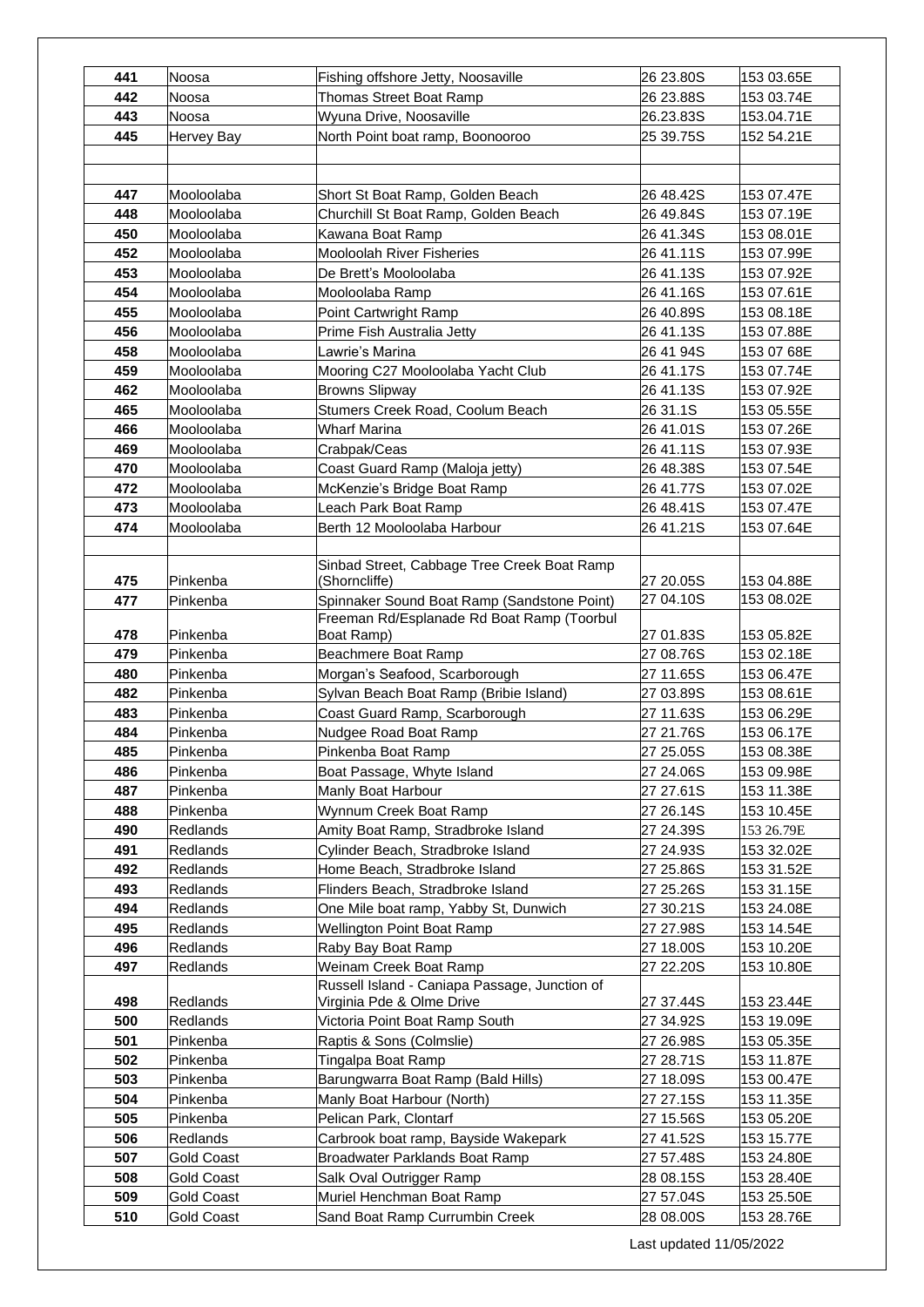| 511        | <b>Gold Coast</b>    | Southport Trawler Wharves                                                          | 27 57.90S               | 153 25.60E               |
|------------|----------------------|------------------------------------------------------------------------------------|-------------------------|--------------------------|
| 512        | <b>Gold Coast</b>    | <b>Grand Hotel Jetty</b>                                                           | 27 56.51S               | 153 24.61E               |
| 513        | <b>Gold Coast</b>    | Dry Dock Road Boat Ramp (Tweed Heads)                                              | 28 13.06S               | 153 29.31E               |
| 514        | <b>Gold Coast</b>    | Finger Wharf (Tweed River)                                                         | 28 10.00S               | 153 32.00E               |
| 515        | Gold Coast           | Tallebudgera Creek Ramp                                                            | 28 06.14S               | 153 27.42E               |
| 516        | <b>Gold Coast</b>    | Throwers Bridge Boat Ramp (Currumbin)                                              | 28 08.14S               | 153 28.59E               |
| 517        | <b>Gold Coast</b>    | Waterways Drive Pontoon                                                            | 28 50.40S               | 153 25.20E               |
| 518        | <b>Gold Coast</b>    | Fingal Head Boat Ramp                                                              | 28 11.93S               | 153 33.82E               |
| 519        | Gold Coast           |                                                                                    |                         |                          |
|            |                      | Kennedy Drive Boat Ramp (Tweed Heads)                                              | 28 11.24S               | 153 31.91E               |
| 520        | Gold Coast           | Runaway Bay Marina, Bayview Street                                                 | 27 53.99S               | 153 24.07E               |
| 521        | <b>Gold Coast</b>    | Mariner's Cove Gold Coast - D Arm                                                  | 27 58.18S               | 153 25.44E               |
| 522        | Pinkenba             | Sandstone Point, Spinnaker Sound Marina                                            | 27 07.00S               | 153 13.48E               |
| 525        | <b>Gold Coast</b>    | <b>Horizon Shores Marina</b>                                                       | 27 45.01S               | 153 20.80E               |
| 526        | <b>Gold Coast</b>    | Cabbage Tree Point Boat Ramp                                                       | 27 44.04S               | 153 21.28E               |
| 527        | <b>Gold Coast</b>    | Jacobs Well Boat Ramp                                                              | 27 46.47S               | 153 22.01E               |
| 528        | Gold Coast           | Hope Island                                                                        | 27 52.16S               | 153 22.35E               |
| 529        | Redlands             | Skinners Road Boat Ramp, Carbrook                                                  | 27 40.87S               | 153 13.61E               |
| 530        | Pinkenba             | Bongaree Boat Ramp                                                                 | 27 04.49S               | 153 09.29E               |
| 531        | Pinkenba             | Newport Marina                                                                     | 27 12.59S               | 153 05.68E               |
| 532        | Pinkenba             | Uhlmann Road Boat Ramp, Burpengary                                                 | 27 08.97S               | 153 01.88E               |
| 533        | <b>Gold Coast</b>    | Paradise Point Boat Harbour Ramp                                                   | 27 52.68S               | 153 23.62E               |
| 534        | <b>Gold Coast</b>    | Paterson Road Ramp, Yatala                                                         | 27 45.31S               | 153 11.88E               |
| 535        | <b>Gold Coast</b>    | Rudy Maas Marina Boat Ramp                                                         | 27 45.00S               | 153 21.02E               |
| 536        | Pinkenba             | Red Beach, Bribie Island                                                           | 27 05 59S               | 153 10 27E               |
| 537<br>538 | Redlands             | Riedel Road boat ramp, Logan River                                                 | 27 41.71S               | 153 16.77E               |
| 539        | Pinkenba<br>Redlands | Deepwater Bend Boat Ramp, North Pine River<br>George Nothling Drive, Point Lookout | 27 17.95S<br>27 26.68S  | 153 02.11E<br>153 32.22E |
| 540        | <b>Redlands</b>      | Alfred Martin Way, causeway, Main Beach south                                      | 27 31.40S               | 153 30.10E               |
| 541        | <b>Redlands</b>      | Sovereign Road, Amity Point                                                        | 27 23.38S               | 153 27.28E               |
| 542        | Redlands             | Dunwich boat ramp, Harold Walker Jetty                                             | 27 30.19S               | 153 24.05E               |
| 543        | Pinkenba             | Scarborough public boat ramp                                                       | 27 11.55S               | 153 06.59E               |
| 545        | Redlands             | Victoria Point Boat Ramp North                                                     | 27 34.76S               | 153 18.93E               |
| 546        | Redlands             | Emmert Drive, Toondah Harbour                                                      | 27 31.75S               | 153 17.05E               |
| 547        | Redlands             | Russell Terrace, Macleay Island                                                    | 27 37.88S               | 153 21.84E               |
| 548        | Gold Coast           | Sundale Bridge (Southport)                                                         | 27 58.42S               | 153 25.19E               |
| 549        | <b>Gold Coast</b>    | Loaders Creek Boat Ramp                                                            | 27 57.19S               | 153 24.34E               |
| 550        | Gold Coast           | Biggera Creek Boat Ramp                                                            | 27 55.33S               | 153 24.13E               |
| 551        | Gold Coast           | Howard Street, Runaway Bay                                                         | 27 5402S                | 153 24.23E               |
| 552        | <b>Gold Coast</b>    | Jasmine Avenue. Hollywell                                                          | 27 53.47S               | 153 24.10E               |
| 553        | <b>Gold Coast</b>    | Jabiru Island Park                                                                 | 27 52.45S               | 153 22.50E               |
| 554        | <b>Gold Coast</b>    | Turana Street, Coombabah                                                           | 27 53.21S               | 153 22.60E               |
| 555        | Gold Coast           | Tarni Street, Coombabah Creek                                                      | 27 53.42S               | 153 22.28E               |
| 556        | <b>Gold Coast</b>    | Boykambil Esplanade, Hope Island                                                   | 27 52.23S               | 153 22.41E               |
| 557        | <b>Gold Coast</b>    | Coomera River Highway Bridge M1                                                    | 27 52.41S               | 153 18.49E               |
| 558        | Gold Coast           | Tallawood Road, Coomera                                                            | 27 50.49S               | 153 21.36E               |
| 559        | Gold Coast           | Diamond Head Boat Ramp, Pimpama River                                              | 27 49.17S               | 153 22.44E               |
| 560        | Gold Coast           | Alberton Road, Alberton                                                            | 27 41.38S               | 153 15.67E               |
| 561        | Gold Coast           | Marks Road, Logan River (Mark Road Boat Ramp)                                      | 27 42.40S               | 153 19.11E               |
| 563        | Pinkenba             | Scarborough Harbour Timber Jetty                                                   | 27 11.61S               | 153 06.55E               |
| 564        | Pinkenba             | Kal Ma Kuta Drive boat ramp                                                        | 27 04.02S               | 153 08.01E               |
| 565        | Pinkenba             | Leis Park Petrie Boat Ramp                                                         | 27 16.29S               | 152 58.49E               |
| 566        | Pinkenba             | Corner of Priors Road and Bancroft Road Pinkenba 27 24.08S                         |                         | 153 07.53E               |
| 567<br>568 | Pinkenba             | <b>Beaufort Place Deception Bay</b>                                                | 27 11.31S               | 153 07.53E               |
| 569        | Pinkenba             | Captain Cook Parade Deception Bay<br>Dohles Rock Road Boat Ramp                    | 27 10.52S<br>27 16.39S  | 153 01.46E<br>153 02.29E |
| 570        | Pinkenba<br>Pinkenba | Oleary Ave Burpengary Creek                                                        | 27 09.05S               | 153 00.39E               |
| 571        | Pinkenba             | Allpass Parade Shorncliffe Boat Ramp                                               | 27 19.47S               | 153 05.11E               |
| 572        | Pinkenba             | Hemmant boat ramp                                                                  | 27 26.37S               | 153 07.59E               |
| 573        | Redlands             | Macleay Island Jetty Ramp                                                          | 27 37.88S               | 153 21.95E               |
| 575        | Pinkenba             | <b>Baxters Jetty Shorncliffe</b>                                                   | 27 19.46S               | 153 05.13E               |
| 576        | Pinkenba             | Trawler Wharfs - Sinbad Street                                                     | 27 19.55S               | 153 04.41E               |
| 577        | Redlands             | Moore's Road boat ramp                                                             | 27 37.17S               | 153 18.41E               |
| 578        | Redlands             | Scenic Road boat ramp, Redland Bay                                                 | 27 40.09S               | 153 18.95E               |
|            |                      |                                                                                    | Last updated 11/05/2022 |                          |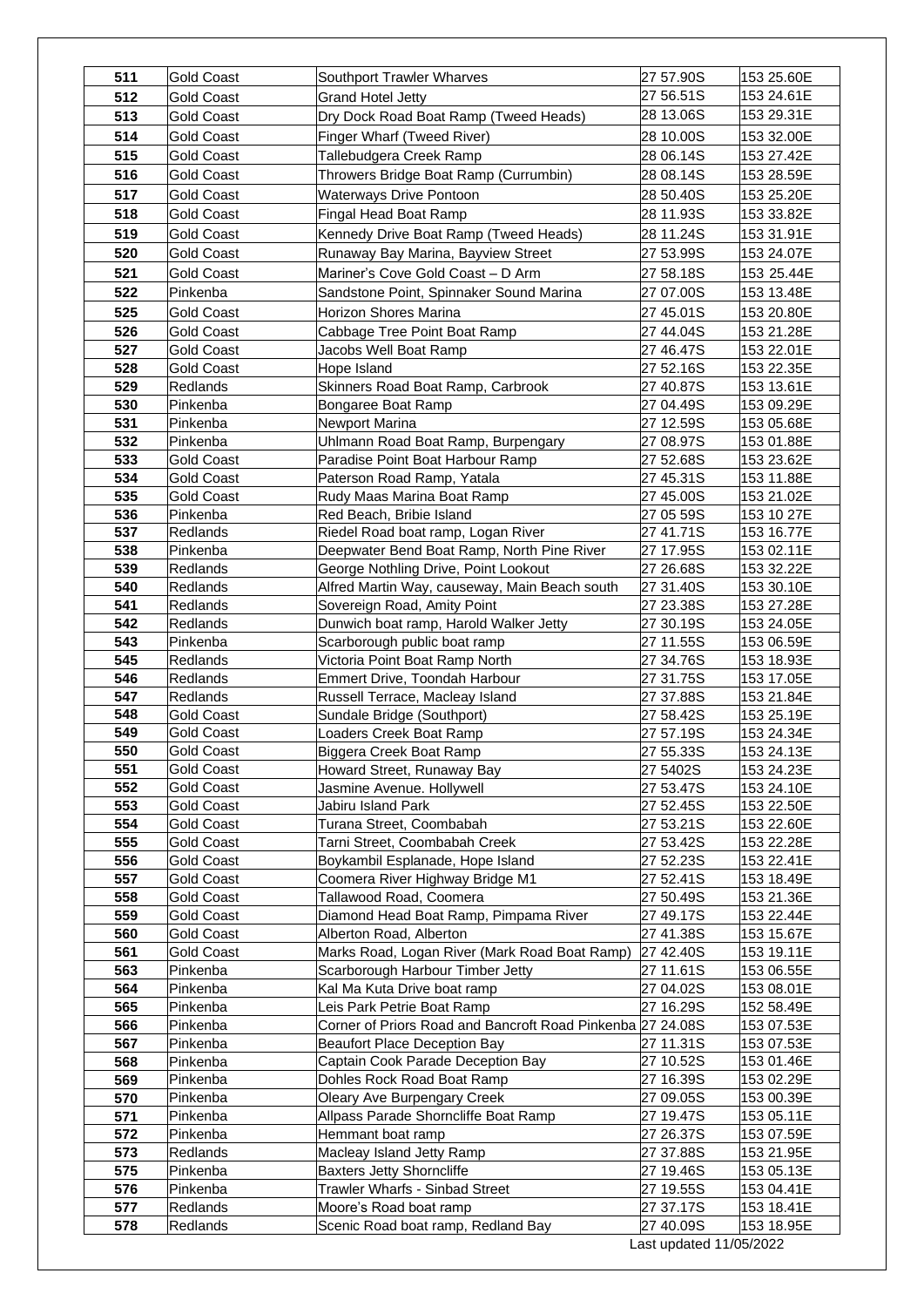| 580<br>Rivergate Marina<br>27 26.72S<br>153.06.32E<br>Pinkenba<br>583<br>Margate Beach Public Boat Ramp<br>Pinkenba<br>27 14.53S<br>153 06.39E<br>584<br>Pinkenba<br>Queens Beach Public Boat Ramp<br>27 12.37S<br>153 07.01E<br>585<br>Pinkenba<br>Redcliffe Surf Life Saving Club Boat Ramp<br>27 13.60S<br>153 07.02E<br><b>Gulf of Carpentaria</b><br>600<br>Karumba<br>Carpentaria Fuels<br>17 29.40S<br>140 49.98E<br>Karumba<br>Wren Cold Stores<br>601<br>17 29.34S<br>140 49.98E<br>602<br>Raptis<br>140 50.22E<br>Karumba<br>17 28.98S<br>Karumba Boat Ramp<br>603<br>Karumba<br>17 29.10S<br>140 50.22E<br>Karumba Point Ramp<br>140 49.74E<br>604<br>Karumba<br>17 27.96S<br>605<br>Karumba<br>Normanton Boat Ramp<br>17 39.78S<br>140 5.160E<br>606<br>Karumba<br><b>Burketown Boat Ramp</b><br>17 44.64S<br>139 33.00E<br>Wallaby Island, Mitchell River (Kowanyama)<br>Karumba<br>607<br>15 13.26S<br>141 37.98E<br>608<br>Weipa<br>Rocky Point Boat Ramp<br>12 37.14S<br>141 52.62E<br>609<br>Andoom Creek Bridge Ramp<br>Weipa<br>12 36.06S<br>141 53.64E<br>610<br>Weipa<br>Humbug Wharf<br>12 40.08S<br>141 51.78E<br>611<br><b>Cullen Point Boat Ramp</b><br>Weipa<br>11 57.42S<br>141 54.42E<br>Weipa<br>612<br>Evans Landing Wharf<br>12 39.84S<br>141 50.82E<br>613<br>Weipa<br>Aurukun Barge Landing<br>13 21.96S<br>141 43.32E<br>614<br>Weipa<br>Aurukun Boat Ramp<br>141 43.32E<br>13 21.96S<br>Weipa<br>Wards Camp, Holroyd River (Kowanyama)<br>615<br>14 11.34S<br>141 36.69E<br>616<br>Jumbos Camp, Coleman River (Kowanyama)<br>Weipa<br>15 05.97S<br>141 39.93E<br>Barrs Yard, Coleman River (Kowanyama)<br>617<br>Weipa<br>15 05.98S<br>141 41.76E<br>Weipa<br>Chapman River Boat Ramp (Kowanyama)<br>618<br>141 37.38E<br>14 55.02S<br>619<br>Weipa<br><b>Boyds Point</b><br>12 52.00S<br>141 39.00E<br>Seisia Ramp<br>142 21.77E<br>620<br>Weipa<br>10.50.84S<br>623<br>Weipa<br>Clough Landing<br>12 13.16S<br>141 53.77E<br>624<br>1241.16S<br>141 53.07E<br>Weipa<br>Napranum Boat Ramp<br>625<br>Weipa<br>Red Beach - Old Mapoon<br>12 00.93S<br>141 54.06E<br>Weipa<br>Thungul Boat Ramp<br>12 02.46S<br>141 55.04E<br>626<br>Evan's Landing Boat Ramp<br>627<br>Weipa<br>12 39.51S<br>141 50.59E<br>Dunethin Rock Ramp, Lake Dunethin Rd,<br>650<br>Mooloolaba<br>Maroochydore<br>26 34.55S<br>153 00.54E<br>Stoney Wharf Ramp, Bli Bli<br>651<br>Mooloolaba<br>26 35.79S<br>153 03.39E<br>652<br>Muller Park Road Ramp, Bli Bli<br>26 37.45S<br>Mooloolaba<br>153 02.78E<br>653<br>Cod Hole Ramp, Bradman Avenue, Maroochydore<br>26 38.52S<br>153 03.69E<br>Mooloolaba<br>654<br>26 38.61S<br>153 03.31E<br>Mooloolaba<br>Fishermans Rd Ramp, Diddillibah<br>655<br>Nojoor Rd Ramp, Twin Waters<br>26 38.30S<br>Mooloolaba<br>153 05.27E<br>951<br><b>Gold Coast</b><br>27.55.47S<br>153.25.85E<br>K1 Fishery Area<br>952<br><b>Gold Coast</b><br>27.44.80S<br>153.26.37E<br>K2 Fishery Area<br>953<br>27.23.15S<br>Redlands<br>K3 Fishery Area<br>153.27.06E<br>954<br>Pinkenba<br>K4 Fishery Area<br>27.01.07S<br>153.27.24E<br>955<br>Mooloolaba<br>K5 Fishery Area<br>26.48.54S<br>153.07.67E<br>956<br>26.40.73S<br>153.08.60E<br>Mooloolaba<br>K6 Fishery Area<br>957<br>26.22.72S<br>153.07.55E<br>Noosa<br>K7 Fishery Area<br>958<br>27.24.21S<br>153.11.16E<br>K8 Fishery Area<br>Noosa |     |          |                                        |           |            |
|----------------------------------------------------------------------------------------------------------------------------------------------------------------------------------------------------------------------------------------------------------------------------------------------------------------------------------------------------------------------------------------------------------------------------------------------------------------------------------------------------------------------------------------------------------------------------------------------------------------------------------------------------------------------------------------------------------------------------------------------------------------------------------------------------------------------------------------------------------------------------------------------------------------------------------------------------------------------------------------------------------------------------------------------------------------------------------------------------------------------------------------------------------------------------------------------------------------------------------------------------------------------------------------------------------------------------------------------------------------------------------------------------------------------------------------------------------------------------------------------------------------------------------------------------------------------------------------------------------------------------------------------------------------------------------------------------------------------------------------------------------------------------------------------------------------------------------------------------------------------------------------------------------------------------------------------------------------------------------------------------------------------------------------------------------------------------------------------------------------------------------------------------------------------------------------------------------------------------------------------------------------------------------------------------------------------------------------------------------------------------------------------------------------------------------------------------------------------------------------------------------------------------------------------------------------------------------------------------------------------------------------------------------------------------------------------------------------------------------------------------------------------------------------------------------------------------------------------------------------------------------------------------------------------------------------------------------------------------------------------------------------------------------------------------------------------------------------------------------------------------------------------------------------------------------------------------------------------------------------------------------------------------------------------------------------------------------------------|-----|----------|----------------------------------------|-----------|------------|
|                                                                                                                                                                                                                                                                                                                                                                                                                                                                                                                                                                                                                                                                                                                                                                                                                                                                                                                                                                                                                                                                                                                                                                                                                                                                                                                                                                                                                                                                                                                                                                                                                                                                                                                                                                                                                                                                                                                                                                                                                                                                                                                                                                                                                                                                                                                                                                                                                                                                                                                                                                                                                                                                                                                                                                                                                                                                                                                                                                                                                                                                                                                                                                                                                                                                                                                                              | 579 | Redlands | Point Talburpin Boat ramp, Redland Bay | 27 38.36S | 153 18.89E |
|                                                                                                                                                                                                                                                                                                                                                                                                                                                                                                                                                                                                                                                                                                                                                                                                                                                                                                                                                                                                                                                                                                                                                                                                                                                                                                                                                                                                                                                                                                                                                                                                                                                                                                                                                                                                                                                                                                                                                                                                                                                                                                                                                                                                                                                                                                                                                                                                                                                                                                                                                                                                                                                                                                                                                                                                                                                                                                                                                                                                                                                                                                                                                                                                                                                                                                                                              |     |          |                                        |           |            |
|                                                                                                                                                                                                                                                                                                                                                                                                                                                                                                                                                                                                                                                                                                                                                                                                                                                                                                                                                                                                                                                                                                                                                                                                                                                                                                                                                                                                                                                                                                                                                                                                                                                                                                                                                                                                                                                                                                                                                                                                                                                                                                                                                                                                                                                                                                                                                                                                                                                                                                                                                                                                                                                                                                                                                                                                                                                                                                                                                                                                                                                                                                                                                                                                                                                                                                                                              |     |          |                                        |           |            |
|                                                                                                                                                                                                                                                                                                                                                                                                                                                                                                                                                                                                                                                                                                                                                                                                                                                                                                                                                                                                                                                                                                                                                                                                                                                                                                                                                                                                                                                                                                                                                                                                                                                                                                                                                                                                                                                                                                                                                                                                                                                                                                                                                                                                                                                                                                                                                                                                                                                                                                                                                                                                                                                                                                                                                                                                                                                                                                                                                                                                                                                                                                                                                                                                                                                                                                                                              |     |          |                                        |           |            |
|                                                                                                                                                                                                                                                                                                                                                                                                                                                                                                                                                                                                                                                                                                                                                                                                                                                                                                                                                                                                                                                                                                                                                                                                                                                                                                                                                                                                                                                                                                                                                                                                                                                                                                                                                                                                                                                                                                                                                                                                                                                                                                                                                                                                                                                                                                                                                                                                                                                                                                                                                                                                                                                                                                                                                                                                                                                                                                                                                                                                                                                                                                                                                                                                                                                                                                                                              |     |          |                                        |           |            |
|                                                                                                                                                                                                                                                                                                                                                                                                                                                                                                                                                                                                                                                                                                                                                                                                                                                                                                                                                                                                                                                                                                                                                                                                                                                                                                                                                                                                                                                                                                                                                                                                                                                                                                                                                                                                                                                                                                                                                                                                                                                                                                                                                                                                                                                                                                                                                                                                                                                                                                                                                                                                                                                                                                                                                                                                                                                                                                                                                                                                                                                                                                                                                                                                                                                                                                                                              |     |          |                                        |           |            |
|                                                                                                                                                                                                                                                                                                                                                                                                                                                                                                                                                                                                                                                                                                                                                                                                                                                                                                                                                                                                                                                                                                                                                                                                                                                                                                                                                                                                                                                                                                                                                                                                                                                                                                                                                                                                                                                                                                                                                                                                                                                                                                                                                                                                                                                                                                                                                                                                                                                                                                                                                                                                                                                                                                                                                                                                                                                                                                                                                                                                                                                                                                                                                                                                                                                                                                                                              |     |          |                                        |           |            |
|                                                                                                                                                                                                                                                                                                                                                                                                                                                                                                                                                                                                                                                                                                                                                                                                                                                                                                                                                                                                                                                                                                                                                                                                                                                                                                                                                                                                                                                                                                                                                                                                                                                                                                                                                                                                                                                                                                                                                                                                                                                                                                                                                                                                                                                                                                                                                                                                                                                                                                                                                                                                                                                                                                                                                                                                                                                                                                                                                                                                                                                                                                                                                                                                                                                                                                                                              |     |          |                                        |           |            |
|                                                                                                                                                                                                                                                                                                                                                                                                                                                                                                                                                                                                                                                                                                                                                                                                                                                                                                                                                                                                                                                                                                                                                                                                                                                                                                                                                                                                                                                                                                                                                                                                                                                                                                                                                                                                                                                                                                                                                                                                                                                                                                                                                                                                                                                                                                                                                                                                                                                                                                                                                                                                                                                                                                                                                                                                                                                                                                                                                                                                                                                                                                                                                                                                                                                                                                                                              |     |          |                                        |           |            |
|                                                                                                                                                                                                                                                                                                                                                                                                                                                                                                                                                                                                                                                                                                                                                                                                                                                                                                                                                                                                                                                                                                                                                                                                                                                                                                                                                                                                                                                                                                                                                                                                                                                                                                                                                                                                                                                                                                                                                                                                                                                                                                                                                                                                                                                                                                                                                                                                                                                                                                                                                                                                                                                                                                                                                                                                                                                                                                                                                                                                                                                                                                                                                                                                                                                                                                                                              |     |          |                                        |           |            |
|                                                                                                                                                                                                                                                                                                                                                                                                                                                                                                                                                                                                                                                                                                                                                                                                                                                                                                                                                                                                                                                                                                                                                                                                                                                                                                                                                                                                                                                                                                                                                                                                                                                                                                                                                                                                                                                                                                                                                                                                                                                                                                                                                                                                                                                                                                                                                                                                                                                                                                                                                                                                                                                                                                                                                                                                                                                                                                                                                                                                                                                                                                                                                                                                                                                                                                                                              |     |          |                                        |           |            |
|                                                                                                                                                                                                                                                                                                                                                                                                                                                                                                                                                                                                                                                                                                                                                                                                                                                                                                                                                                                                                                                                                                                                                                                                                                                                                                                                                                                                                                                                                                                                                                                                                                                                                                                                                                                                                                                                                                                                                                                                                                                                                                                                                                                                                                                                                                                                                                                                                                                                                                                                                                                                                                                                                                                                                                                                                                                                                                                                                                                                                                                                                                                                                                                                                                                                                                                                              |     |          |                                        |           |            |
|                                                                                                                                                                                                                                                                                                                                                                                                                                                                                                                                                                                                                                                                                                                                                                                                                                                                                                                                                                                                                                                                                                                                                                                                                                                                                                                                                                                                                                                                                                                                                                                                                                                                                                                                                                                                                                                                                                                                                                                                                                                                                                                                                                                                                                                                                                                                                                                                                                                                                                                                                                                                                                                                                                                                                                                                                                                                                                                                                                                                                                                                                                                                                                                                                                                                                                                                              |     |          |                                        |           |            |
|                                                                                                                                                                                                                                                                                                                                                                                                                                                                                                                                                                                                                                                                                                                                                                                                                                                                                                                                                                                                                                                                                                                                                                                                                                                                                                                                                                                                                                                                                                                                                                                                                                                                                                                                                                                                                                                                                                                                                                                                                                                                                                                                                                                                                                                                                                                                                                                                                                                                                                                                                                                                                                                                                                                                                                                                                                                                                                                                                                                                                                                                                                                                                                                                                                                                                                                                              |     |          |                                        |           |            |
|                                                                                                                                                                                                                                                                                                                                                                                                                                                                                                                                                                                                                                                                                                                                                                                                                                                                                                                                                                                                                                                                                                                                                                                                                                                                                                                                                                                                                                                                                                                                                                                                                                                                                                                                                                                                                                                                                                                                                                                                                                                                                                                                                                                                                                                                                                                                                                                                                                                                                                                                                                                                                                                                                                                                                                                                                                                                                                                                                                                                                                                                                                                                                                                                                                                                                                                                              |     |          |                                        |           |            |
|                                                                                                                                                                                                                                                                                                                                                                                                                                                                                                                                                                                                                                                                                                                                                                                                                                                                                                                                                                                                                                                                                                                                                                                                                                                                                                                                                                                                                                                                                                                                                                                                                                                                                                                                                                                                                                                                                                                                                                                                                                                                                                                                                                                                                                                                                                                                                                                                                                                                                                                                                                                                                                                                                                                                                                                                                                                                                                                                                                                                                                                                                                                                                                                                                                                                                                                                              |     |          |                                        |           |            |
|                                                                                                                                                                                                                                                                                                                                                                                                                                                                                                                                                                                                                                                                                                                                                                                                                                                                                                                                                                                                                                                                                                                                                                                                                                                                                                                                                                                                                                                                                                                                                                                                                                                                                                                                                                                                                                                                                                                                                                                                                                                                                                                                                                                                                                                                                                                                                                                                                                                                                                                                                                                                                                                                                                                                                                                                                                                                                                                                                                                                                                                                                                                                                                                                                                                                                                                                              |     |          |                                        |           |            |
|                                                                                                                                                                                                                                                                                                                                                                                                                                                                                                                                                                                                                                                                                                                                                                                                                                                                                                                                                                                                                                                                                                                                                                                                                                                                                                                                                                                                                                                                                                                                                                                                                                                                                                                                                                                                                                                                                                                                                                                                                                                                                                                                                                                                                                                                                                                                                                                                                                                                                                                                                                                                                                                                                                                                                                                                                                                                                                                                                                                                                                                                                                                                                                                                                                                                                                                                              |     |          |                                        |           |            |
|                                                                                                                                                                                                                                                                                                                                                                                                                                                                                                                                                                                                                                                                                                                                                                                                                                                                                                                                                                                                                                                                                                                                                                                                                                                                                                                                                                                                                                                                                                                                                                                                                                                                                                                                                                                                                                                                                                                                                                                                                                                                                                                                                                                                                                                                                                                                                                                                                                                                                                                                                                                                                                                                                                                                                                                                                                                                                                                                                                                                                                                                                                                                                                                                                                                                                                                                              |     |          |                                        |           |            |
|                                                                                                                                                                                                                                                                                                                                                                                                                                                                                                                                                                                                                                                                                                                                                                                                                                                                                                                                                                                                                                                                                                                                                                                                                                                                                                                                                                                                                                                                                                                                                                                                                                                                                                                                                                                                                                                                                                                                                                                                                                                                                                                                                                                                                                                                                                                                                                                                                                                                                                                                                                                                                                                                                                                                                                                                                                                                                                                                                                                                                                                                                                                                                                                                                                                                                                                                              |     |          |                                        |           |            |
|                                                                                                                                                                                                                                                                                                                                                                                                                                                                                                                                                                                                                                                                                                                                                                                                                                                                                                                                                                                                                                                                                                                                                                                                                                                                                                                                                                                                                                                                                                                                                                                                                                                                                                                                                                                                                                                                                                                                                                                                                                                                                                                                                                                                                                                                                                                                                                                                                                                                                                                                                                                                                                                                                                                                                                                                                                                                                                                                                                                                                                                                                                                                                                                                                                                                                                                                              |     |          |                                        |           |            |
|                                                                                                                                                                                                                                                                                                                                                                                                                                                                                                                                                                                                                                                                                                                                                                                                                                                                                                                                                                                                                                                                                                                                                                                                                                                                                                                                                                                                                                                                                                                                                                                                                                                                                                                                                                                                                                                                                                                                                                                                                                                                                                                                                                                                                                                                                                                                                                                                                                                                                                                                                                                                                                                                                                                                                                                                                                                                                                                                                                                                                                                                                                                                                                                                                                                                                                                                              |     |          |                                        |           |            |
|                                                                                                                                                                                                                                                                                                                                                                                                                                                                                                                                                                                                                                                                                                                                                                                                                                                                                                                                                                                                                                                                                                                                                                                                                                                                                                                                                                                                                                                                                                                                                                                                                                                                                                                                                                                                                                                                                                                                                                                                                                                                                                                                                                                                                                                                                                                                                                                                                                                                                                                                                                                                                                                                                                                                                                                                                                                                                                                                                                                                                                                                                                                                                                                                                                                                                                                                              |     |          |                                        |           |            |
|                                                                                                                                                                                                                                                                                                                                                                                                                                                                                                                                                                                                                                                                                                                                                                                                                                                                                                                                                                                                                                                                                                                                                                                                                                                                                                                                                                                                                                                                                                                                                                                                                                                                                                                                                                                                                                                                                                                                                                                                                                                                                                                                                                                                                                                                                                                                                                                                                                                                                                                                                                                                                                                                                                                                                                                                                                                                                                                                                                                                                                                                                                                                                                                                                                                                                                                                              |     |          |                                        |           |            |
|                                                                                                                                                                                                                                                                                                                                                                                                                                                                                                                                                                                                                                                                                                                                                                                                                                                                                                                                                                                                                                                                                                                                                                                                                                                                                                                                                                                                                                                                                                                                                                                                                                                                                                                                                                                                                                                                                                                                                                                                                                                                                                                                                                                                                                                                                                                                                                                                                                                                                                                                                                                                                                                                                                                                                                                                                                                                                                                                                                                                                                                                                                                                                                                                                                                                                                                                              |     |          |                                        |           |            |
|                                                                                                                                                                                                                                                                                                                                                                                                                                                                                                                                                                                                                                                                                                                                                                                                                                                                                                                                                                                                                                                                                                                                                                                                                                                                                                                                                                                                                                                                                                                                                                                                                                                                                                                                                                                                                                                                                                                                                                                                                                                                                                                                                                                                                                                                                                                                                                                                                                                                                                                                                                                                                                                                                                                                                                                                                                                                                                                                                                                                                                                                                                                                                                                                                                                                                                                                              |     |          |                                        |           |            |
|                                                                                                                                                                                                                                                                                                                                                                                                                                                                                                                                                                                                                                                                                                                                                                                                                                                                                                                                                                                                                                                                                                                                                                                                                                                                                                                                                                                                                                                                                                                                                                                                                                                                                                                                                                                                                                                                                                                                                                                                                                                                                                                                                                                                                                                                                                                                                                                                                                                                                                                                                                                                                                                                                                                                                                                                                                                                                                                                                                                                                                                                                                                                                                                                                                                                                                                                              |     |          |                                        |           |            |
|                                                                                                                                                                                                                                                                                                                                                                                                                                                                                                                                                                                                                                                                                                                                                                                                                                                                                                                                                                                                                                                                                                                                                                                                                                                                                                                                                                                                                                                                                                                                                                                                                                                                                                                                                                                                                                                                                                                                                                                                                                                                                                                                                                                                                                                                                                                                                                                                                                                                                                                                                                                                                                                                                                                                                                                                                                                                                                                                                                                                                                                                                                                                                                                                                                                                                                                                              |     |          |                                        |           |            |
|                                                                                                                                                                                                                                                                                                                                                                                                                                                                                                                                                                                                                                                                                                                                                                                                                                                                                                                                                                                                                                                                                                                                                                                                                                                                                                                                                                                                                                                                                                                                                                                                                                                                                                                                                                                                                                                                                                                                                                                                                                                                                                                                                                                                                                                                                                                                                                                                                                                                                                                                                                                                                                                                                                                                                                                                                                                                                                                                                                                                                                                                                                                                                                                                                                                                                                                                              |     |          |                                        |           |            |
|                                                                                                                                                                                                                                                                                                                                                                                                                                                                                                                                                                                                                                                                                                                                                                                                                                                                                                                                                                                                                                                                                                                                                                                                                                                                                                                                                                                                                                                                                                                                                                                                                                                                                                                                                                                                                                                                                                                                                                                                                                                                                                                                                                                                                                                                                                                                                                                                                                                                                                                                                                                                                                                                                                                                                                                                                                                                                                                                                                                                                                                                                                                                                                                                                                                                                                                                              |     |          |                                        |           |            |
|                                                                                                                                                                                                                                                                                                                                                                                                                                                                                                                                                                                                                                                                                                                                                                                                                                                                                                                                                                                                                                                                                                                                                                                                                                                                                                                                                                                                                                                                                                                                                                                                                                                                                                                                                                                                                                                                                                                                                                                                                                                                                                                                                                                                                                                                                                                                                                                                                                                                                                                                                                                                                                                                                                                                                                                                                                                                                                                                                                                                                                                                                                                                                                                                                                                                                                                                              |     |          |                                        |           |            |
|                                                                                                                                                                                                                                                                                                                                                                                                                                                                                                                                                                                                                                                                                                                                                                                                                                                                                                                                                                                                                                                                                                                                                                                                                                                                                                                                                                                                                                                                                                                                                                                                                                                                                                                                                                                                                                                                                                                                                                                                                                                                                                                                                                                                                                                                                                                                                                                                                                                                                                                                                                                                                                                                                                                                                                                                                                                                                                                                                                                                                                                                                                                                                                                                                                                                                                                                              |     |          |                                        |           |            |
|                                                                                                                                                                                                                                                                                                                                                                                                                                                                                                                                                                                                                                                                                                                                                                                                                                                                                                                                                                                                                                                                                                                                                                                                                                                                                                                                                                                                                                                                                                                                                                                                                                                                                                                                                                                                                                                                                                                                                                                                                                                                                                                                                                                                                                                                                                                                                                                                                                                                                                                                                                                                                                                                                                                                                                                                                                                                                                                                                                                                                                                                                                                                                                                                                                                                                                                                              |     |          |                                        |           |            |
|                                                                                                                                                                                                                                                                                                                                                                                                                                                                                                                                                                                                                                                                                                                                                                                                                                                                                                                                                                                                                                                                                                                                                                                                                                                                                                                                                                                                                                                                                                                                                                                                                                                                                                                                                                                                                                                                                                                                                                                                                                                                                                                                                                                                                                                                                                                                                                                                                                                                                                                                                                                                                                                                                                                                                                                                                                                                                                                                                                                                                                                                                                                                                                                                                                                                                                                                              |     |          |                                        |           |            |
|                                                                                                                                                                                                                                                                                                                                                                                                                                                                                                                                                                                                                                                                                                                                                                                                                                                                                                                                                                                                                                                                                                                                                                                                                                                                                                                                                                                                                                                                                                                                                                                                                                                                                                                                                                                                                                                                                                                                                                                                                                                                                                                                                                                                                                                                                                                                                                                                                                                                                                                                                                                                                                                                                                                                                                                                                                                                                                                                                                                                                                                                                                                                                                                                                                                                                                                                              |     |          |                                        |           |            |
|                                                                                                                                                                                                                                                                                                                                                                                                                                                                                                                                                                                                                                                                                                                                                                                                                                                                                                                                                                                                                                                                                                                                                                                                                                                                                                                                                                                                                                                                                                                                                                                                                                                                                                                                                                                                                                                                                                                                                                                                                                                                                                                                                                                                                                                                                                                                                                                                                                                                                                                                                                                                                                                                                                                                                                                                                                                                                                                                                                                                                                                                                                                                                                                                                                                                                                                                              |     |          |                                        |           |            |
|                                                                                                                                                                                                                                                                                                                                                                                                                                                                                                                                                                                                                                                                                                                                                                                                                                                                                                                                                                                                                                                                                                                                                                                                                                                                                                                                                                                                                                                                                                                                                                                                                                                                                                                                                                                                                                                                                                                                                                                                                                                                                                                                                                                                                                                                                                                                                                                                                                                                                                                                                                                                                                                                                                                                                                                                                                                                                                                                                                                                                                                                                                                                                                                                                                                                                                                                              |     |          |                                        |           |            |
|                                                                                                                                                                                                                                                                                                                                                                                                                                                                                                                                                                                                                                                                                                                                                                                                                                                                                                                                                                                                                                                                                                                                                                                                                                                                                                                                                                                                                                                                                                                                                                                                                                                                                                                                                                                                                                                                                                                                                                                                                                                                                                                                                                                                                                                                                                                                                                                                                                                                                                                                                                                                                                                                                                                                                                                                                                                                                                                                                                                                                                                                                                                                                                                                                                                                                                                                              |     |          |                                        |           |            |
|                                                                                                                                                                                                                                                                                                                                                                                                                                                                                                                                                                                                                                                                                                                                                                                                                                                                                                                                                                                                                                                                                                                                                                                                                                                                                                                                                                                                                                                                                                                                                                                                                                                                                                                                                                                                                                                                                                                                                                                                                                                                                                                                                                                                                                                                                                                                                                                                                                                                                                                                                                                                                                                                                                                                                                                                                                                                                                                                                                                                                                                                                                                                                                                                                                                                                                                                              |     |          |                                        |           |            |
|                                                                                                                                                                                                                                                                                                                                                                                                                                                                                                                                                                                                                                                                                                                                                                                                                                                                                                                                                                                                                                                                                                                                                                                                                                                                                                                                                                                                                                                                                                                                                                                                                                                                                                                                                                                                                                                                                                                                                                                                                                                                                                                                                                                                                                                                                                                                                                                                                                                                                                                                                                                                                                                                                                                                                                                                                                                                                                                                                                                                                                                                                                                                                                                                                                                                                                                                              |     |          |                                        |           |            |
|                                                                                                                                                                                                                                                                                                                                                                                                                                                                                                                                                                                                                                                                                                                                                                                                                                                                                                                                                                                                                                                                                                                                                                                                                                                                                                                                                                                                                                                                                                                                                                                                                                                                                                                                                                                                                                                                                                                                                                                                                                                                                                                                                                                                                                                                                                                                                                                                                                                                                                                                                                                                                                                                                                                                                                                                                                                                                                                                                                                                                                                                                                                                                                                                                                                                                                                                              |     |          |                                        |           |            |
|                                                                                                                                                                                                                                                                                                                                                                                                                                                                                                                                                                                                                                                                                                                                                                                                                                                                                                                                                                                                                                                                                                                                                                                                                                                                                                                                                                                                                                                                                                                                                                                                                                                                                                                                                                                                                                                                                                                                                                                                                                                                                                                                                                                                                                                                                                                                                                                                                                                                                                                                                                                                                                                                                                                                                                                                                                                                                                                                                                                                                                                                                                                                                                                                                                                                                                                                              |     |          |                                        |           |            |
|                                                                                                                                                                                                                                                                                                                                                                                                                                                                                                                                                                                                                                                                                                                                                                                                                                                                                                                                                                                                                                                                                                                                                                                                                                                                                                                                                                                                                                                                                                                                                                                                                                                                                                                                                                                                                                                                                                                                                                                                                                                                                                                                                                                                                                                                                                                                                                                                                                                                                                                                                                                                                                                                                                                                                                                                                                                                                                                                                                                                                                                                                                                                                                                                                                                                                                                                              |     |          |                                        |           |            |
|                                                                                                                                                                                                                                                                                                                                                                                                                                                                                                                                                                                                                                                                                                                                                                                                                                                                                                                                                                                                                                                                                                                                                                                                                                                                                                                                                                                                                                                                                                                                                                                                                                                                                                                                                                                                                                                                                                                                                                                                                                                                                                                                                                                                                                                                                                                                                                                                                                                                                                                                                                                                                                                                                                                                                                                                                                                                                                                                                                                                                                                                                                                                                                                                                                                                                                                                              |     |          |                                        |           |            |
|                                                                                                                                                                                                                                                                                                                                                                                                                                                                                                                                                                                                                                                                                                                                                                                                                                                                                                                                                                                                                                                                                                                                                                                                                                                                                                                                                                                                                                                                                                                                                                                                                                                                                                                                                                                                                                                                                                                                                                                                                                                                                                                                                                                                                                                                                                                                                                                                                                                                                                                                                                                                                                                                                                                                                                                                                                                                                                                                                                                                                                                                                                                                                                                                                                                                                                                                              |     |          |                                        |           |            |
|                                                                                                                                                                                                                                                                                                                                                                                                                                                                                                                                                                                                                                                                                                                                                                                                                                                                                                                                                                                                                                                                                                                                                                                                                                                                                                                                                                                                                                                                                                                                                                                                                                                                                                                                                                                                                                                                                                                                                                                                                                                                                                                                                                                                                                                                                                                                                                                                                                                                                                                                                                                                                                                                                                                                                                                                                                                                                                                                                                                                                                                                                                                                                                                                                                                                                                                                              |     |          |                                        |           |            |
|                                                                                                                                                                                                                                                                                                                                                                                                                                                                                                                                                                                                                                                                                                                                                                                                                                                                                                                                                                                                                                                                                                                                                                                                                                                                                                                                                                                                                                                                                                                                                                                                                                                                                                                                                                                                                                                                                                                                                                                                                                                                                                                                                                                                                                                                                                                                                                                                                                                                                                                                                                                                                                                                                                                                                                                                                                                                                                                                                                                                                                                                                                                                                                                                                                                                                                                                              |     |          |                                        |           |            |
|                                                                                                                                                                                                                                                                                                                                                                                                                                                                                                                                                                                                                                                                                                                                                                                                                                                                                                                                                                                                                                                                                                                                                                                                                                                                                                                                                                                                                                                                                                                                                                                                                                                                                                                                                                                                                                                                                                                                                                                                                                                                                                                                                                                                                                                                                                                                                                                                                                                                                                                                                                                                                                                                                                                                                                                                                                                                                                                                                                                                                                                                                                                                                                                                                                                                                                                                              |     |          |                                        |           |            |
|                                                                                                                                                                                                                                                                                                                                                                                                                                                                                                                                                                                                                                                                                                                                                                                                                                                                                                                                                                                                                                                                                                                                                                                                                                                                                                                                                                                                                                                                                                                                                                                                                                                                                                                                                                                                                                                                                                                                                                                                                                                                                                                                                                                                                                                                                                                                                                                                                                                                                                                                                                                                                                                                                                                                                                                                                                                                                                                                                                                                                                                                                                                                                                                                                                                                                                                                              |     |          |                                        |           |            |

## **Attachment – Transport Vessel**

Below is a list of codes for transport vessels. You should use a code when giving a Transhipment Notice so that you do not have to enter the details of the vessel. In the legislation, the code is called the "identification code for a transport vessel".

If you ever use a transport vessel that is not listed here, or if the details of the vessel are incorrect please contact the Quota Monitoring Unit on (07) 3087 8804 immediately.